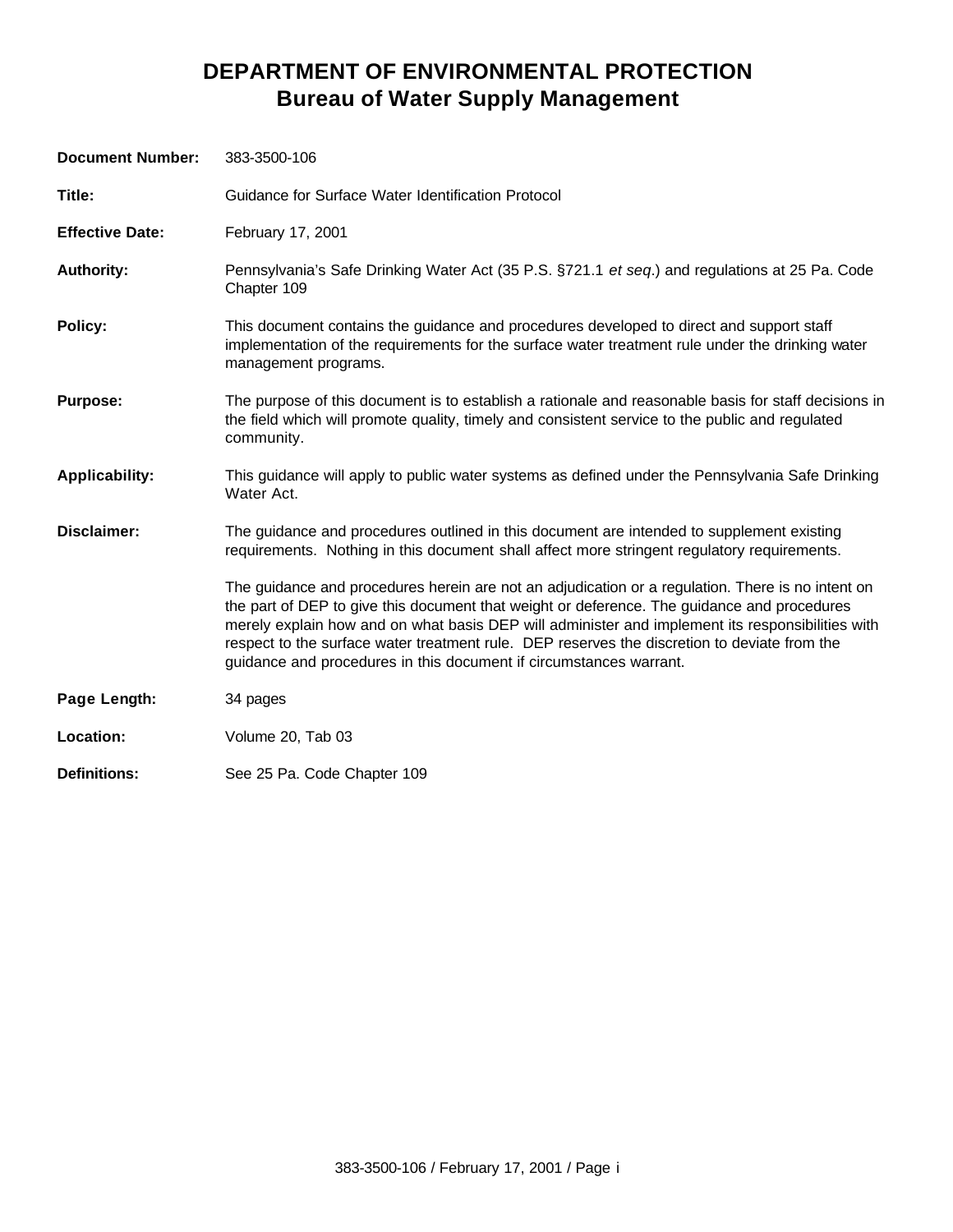## **Guidance for Surface Water Identification Protocol**

# **TABLE OF CONTENTS**

| 1              |
|----------------|
| 1              |
| 1              |
| $\overline{2}$ |
| 5              |
| 6              |
| 15             |
| 17             |
| 18             |
| 18             |
| 18             |
| 18             |
| 19             |
| 19             |
| 23             |
|                |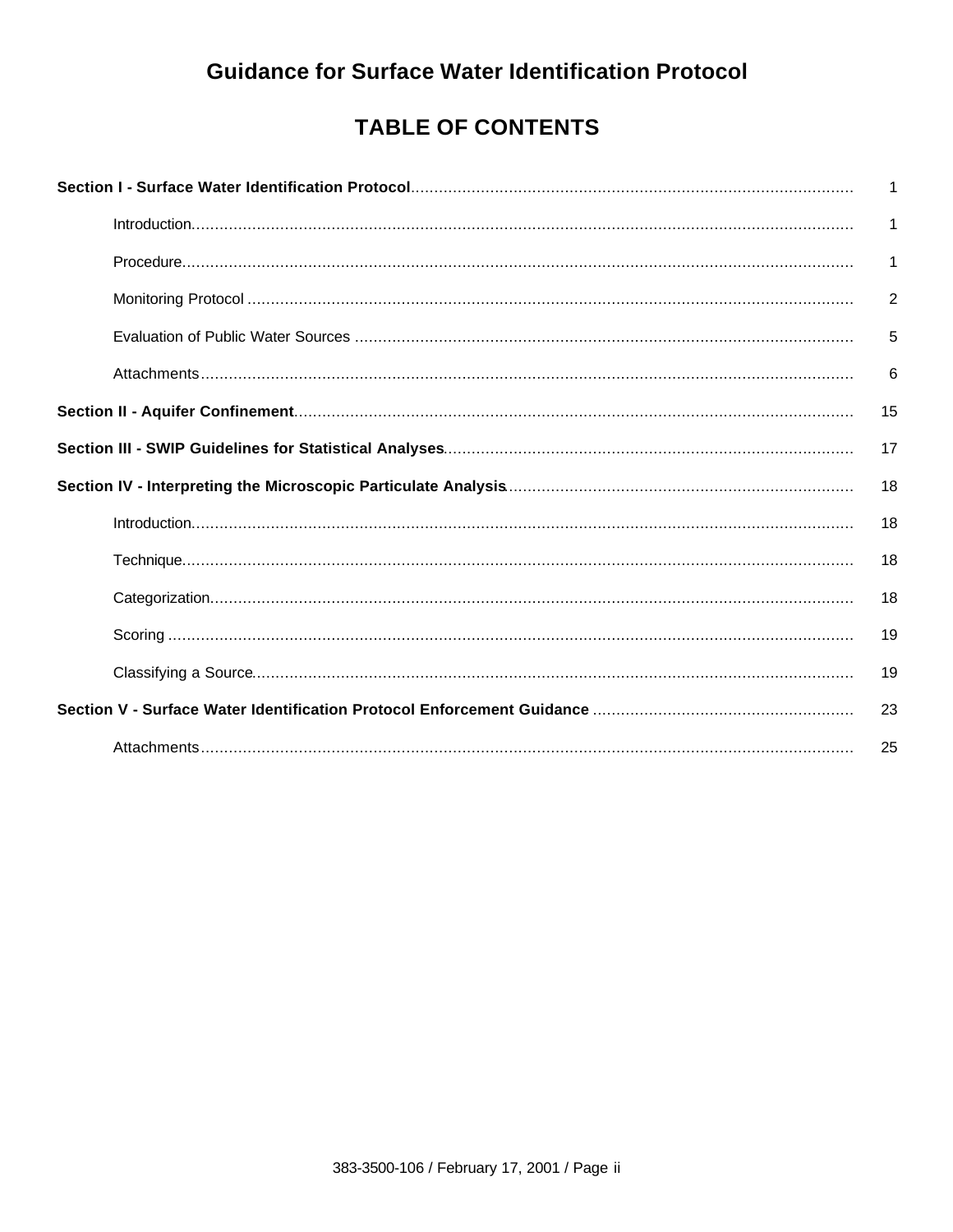### **SECTION I SURFACE WATER IDENTIFICATION PROTOCOL**

#### **INTRODUCTION**

There are over 3,200 groundwater sources used for community water systems (CWS) and over 7,500 noncommunity water systems (NCWS) almost exclusively using groundwater sources in Pennsylvania. These systems vary in their construction and design from deep wells and well fields to infiltration galleries. The definition of "surface water" in 25 Pa. Code Chapter 109.1 includes sources previously identified as groundwater sources which show direct influence of surface water by physical and water quality variation in response to precipitation events and/or by microscopic particulate analysis for identification of surface water particles. These sources will be required to meet "surface water" treatment requirements.

The Final Federal Surface Water Treatment Rule 142.16 "Special Primacy Requirements" requires states to determine which community and noncommunity public water systems use groundwater under the direct influence of surface water by June 29, 1994 and June 29, 1999 respectively. EPA envisions the determinations will be made in conjunction with related activities such as sanitary surveys and vulnerability assessments. Pennsylvania has developed a Surface Water Identification Protocol (SWIP) to address the evaluation of groundwater sources under the direct influence of surface water.

This guidance is for evaluation of PWS sources which are proposed or permitted as a groundwater source to determine the applicability of the surface water treatment requirements of the Safe Drinking Water Regulations. A schedule for determining which sources are under the direct influence of surface water is to be followed by the regional staff in accordance with the program plan to meet the regulated deadline. Determinations of direct surface water influence on sources for permit applications, and any PWS using a groundwater source which exhibits surface source water quality problems, a possible MCL violation, a potential health hazard or supplies a community experiencing an outbreak of a waterborne illness should be conducted on a priority basis.

#### **PROCEDURE**

It is recognized that groundwater sources are located and designed to minimize the water quality problems associated with surface water but maximize the quantity benefits of inducing infiltration or the economic benefits of using a shallow supply. Certain types of systems with collection systems which are located to induce infiltration, take advantage of shallow groundwater conditions or solution channeling are considered to be questionable as to their protection from the direct influence of surface water. Obviously, springs and infiltration galleries are a primary concern since they are most likely to be experiencing direct surface water influences. Certain types of groundwater sources with collection systems which are suitably located, and properly constructed and maintained are protected from direct influence of surface water and associated water quality problems.

In the interest of efficient use of drinking water staff and to limit the economic burden of monitoring on PWS, groups of groundwater sources will be evaluated at a time by criteria based on the source's degree of protection from the direct influence of surface water. The deeper the source and the more competent the geologic material to protect the aquifer from the direct influence of surface water, the more the source will be considered protected. If, however, sources in the protected group show water quality trends associated with the direct influence of surface water, the source will be evaluated as a questionable source. The degree of concern for the protection of these questionable sources which are already permitted is reflected in the schedule for that group's evaluation. The results of the evaluation procedures and special studies of protected groups will be used to periodically reevaluate the criteria for these groups.

The sanitarians are responsible for gathering information, and the identification and notification of the public water systems which have sources that obviously fall within the groups to begin monitoring. The regional hydrogeologist will track the groundwater source evaluations, and will identify and notify PWS which have sources that require more detailed analysis. The regional hydrogeologist will sample those systems that require a microscopic particulate analysis (MPA). The public water supplier is responsible for conducting the source monitoring in accordance with DEP requirements. The regional staff must conduct spot inspection and monitoring to offer some quality assurance for monitoring data. The Division provides sample notification letters, forms for recording evaluations and monitoring, sample permit conditions and assists in data evaluation. The regions are to conduct required MPA sampling, make final determinations of source status, notify water suppliers of the results and compliance requirements.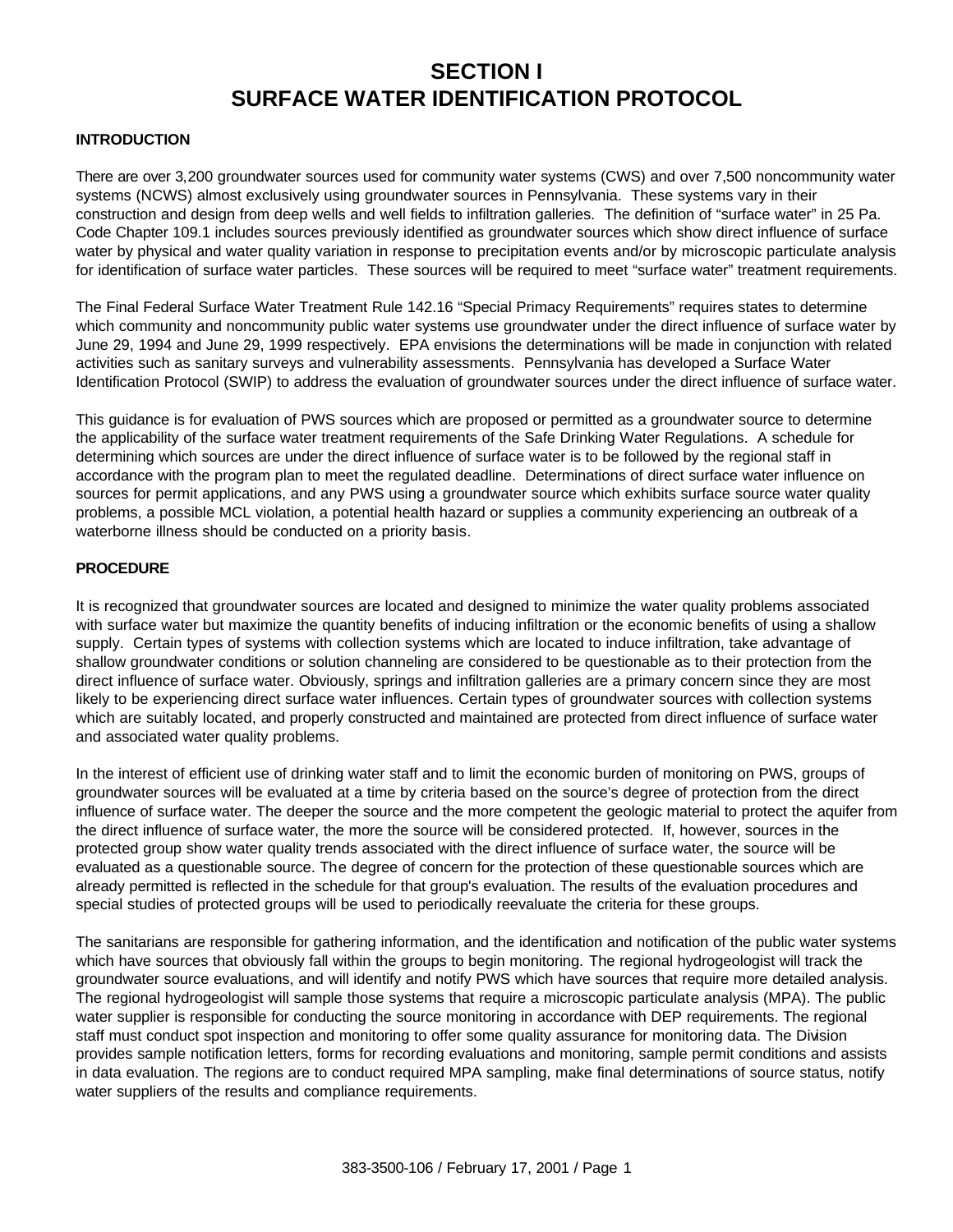#### *Criteria*

The following are criteria to select evaluation approaches which can be applied to existing sources and to proposed sources for community water systems where minimal information is available on the source. In cases where detailed hydrogeologic information and/or studies are available to demonstrate the potential for the direct influence of surface water, evaluation approaches can be required specific to that potential.

1. **Water System Type and Aquifer Condition:** Includes the type of water source and collection system for the PWS listed by the degree of inherent risk posed by the potential passage of pathogenic protozoans for that type source.

| <b>TYPE</b>          | <b>GO TO</b>          |
|----------------------|-----------------------|
| Infiltration Gallery | - Monitoring Protocol |
| Ranney well or Crib  | - Monitoring Protocol |
| Spring               | - Monitoring Protocol |
| Well                 | - Well Criteria       |

**Well Criteria:** Hydrogeologic conditions which could pose a potential for a high rate of infiltration of surface water for communication with a production aquifer. Distances are below ground level.

#### **AQUIFER GO TO**

Carbonate Aquifer: static water <100 ft - Monitoring Protocol Unconfined Aquifer: static water <50 ft - Monitoring Protocol static water >100 ft -3. Source Integrity Confined Aquifer: aquifer >50 ft -3. Source Integrity

- 
- static water >100 ft -2. Surface Water Separation
	-
- static water  $>50$  and  $\leq 100$   $\leq 2$ . Surface Water Separation
	-
- aquifer <50 ft -2. Surface Water Separation
	-

### 2. **Surface Water Separation:**

Recharge Boundary (aquifer test) **Fig. 2018** - Monitoring Protocol <200 feet to Surface Water Body - Monitoring Protocol None of the Above **-3.** Source Integrity

#### **IF GO TO**

- 
- 
- 
- 3. **Integrity Criteria:** Include those conditions that may allow the passage of pathogenic protozoans in the earth materials or the well by allowing rapid (<61 days) infiltration of surface water to the well.

Topography or depth of weathering exposes aquifer (<200 feet) Man-made features which expose aquifer (<200 feet) i.e., poorly constructed or abandoned wells, road cuts Well construction deficiencies which lead to water quality problems None of the above  $\sim$  - determined not to be under the

- Monitoring Protocol
- Monitoring Protocol
- Require Correction
- direct influence of surface water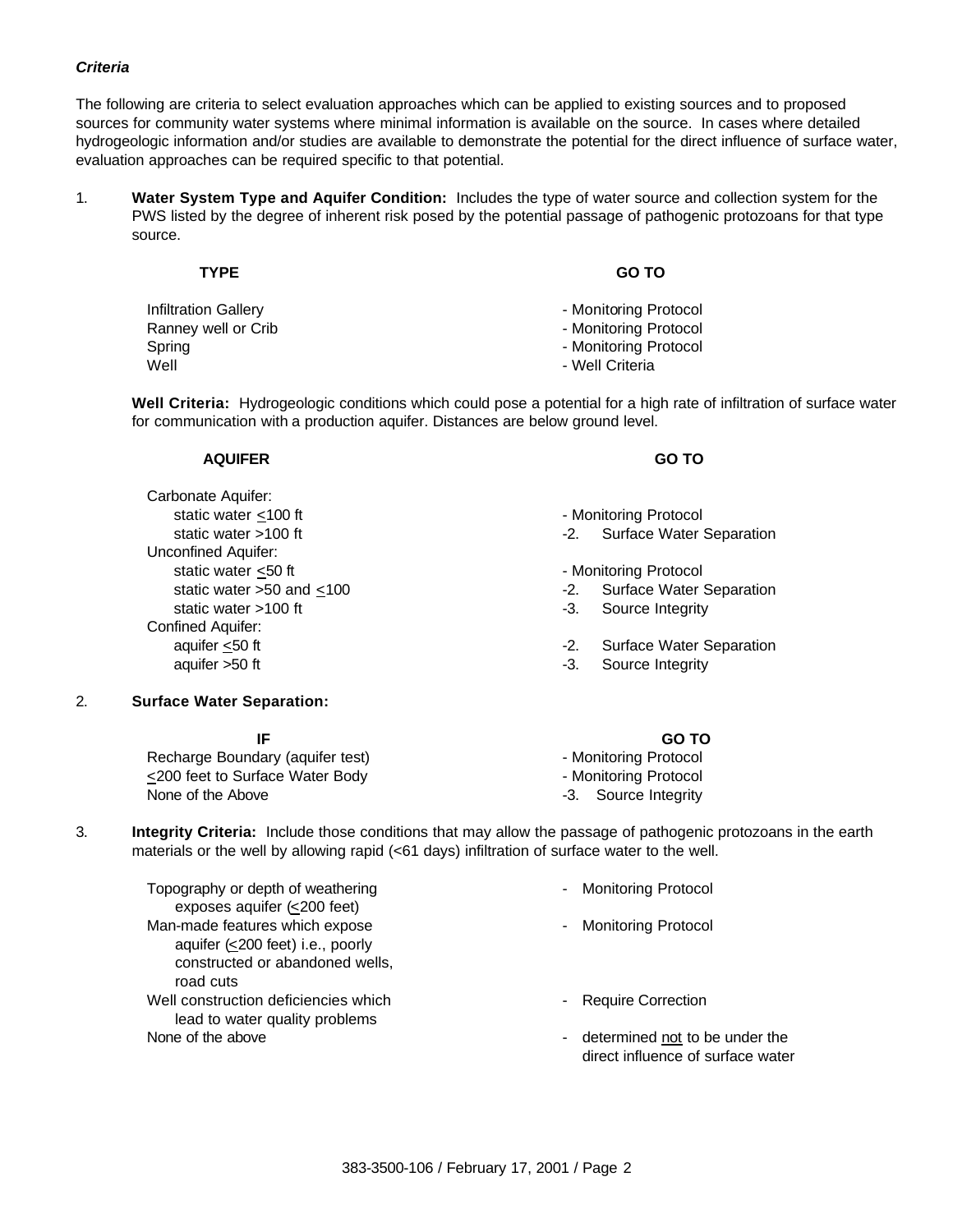#### **MONITORING PROTOCOL**

The monitoring of all parameters except the microscopic particulate analysis (MPA) is to be conducted by the water system. The authority for requiring the monitoring is provided under 35 P.S. Section 721.7(J) and described in the regulations under "Special Monitoring Requirements" 109.302(a)&(b). However, the provisions of 109.302(d) requiring DEP to provide a schedule, instructions for sampling methods and handling samples, and analytical procedures to be followed must be satisfied. The sanitarian and/or regional hydrogeologist will periodically review the monitoring program in progress, and will conduct duplicate monitoring.

The monitoring includes measurement, sampling, and analysis of those parameters which would be expected to show the direct influence of surface water. Deterministic parameters are as stated in 109.1 "Surface Water": (i) "Significant and relatively rapid shifts in water characteristics such as turbidity, temperature, conductivity or pH (which may also change in groundwater but at a much slower rate) which closely correlate to climatological or surface water conditions." Or (ii) "The presence of insects and other microorganism, algae, organic debris or large-diameter protozoans such as *Giardia lamblia*." Unique surface water quality characteristics existing or induced as in the case of a tracer test would also be considered applicable under certain circumstances. In addition, total coliform and, if positive, fecal coliform analysis of the raw water will be included in the monitoring, and the results considered in the interpretation. Other information that the water system may wish to submit such as stable isotope studies will be considered with the monitoring and microscopic particulate analysis.

The water system must submit a SWIP Monitoring Plan (Attachment 1) which addresses the requirements of the protocol based upon the particular location, design and construction of the source and the system. The SWIP Monitoring Plan will be reviewed by the regional hydrogeologist. Monitoring shall not begin until the operator has a plan approved by the regional office.

The SWIP Monitoring Plan must include the following:

- 1. A schematic of the system from the treatment system back to the source showing the location of the sample point and the source being sampled and/or the sources being represented. Combined source sampling can only be considered if there is no alternative. One source shown to be representative of all or several similar sources can be considered.
- 2. A map showing the location, and a description of the rainfall gauge and surface water monitoring point. If the data is not to be collected by the system, the sources of the information and their address must be provided.
- 3. The instruments and services to be used to monitor the various parameters required under the monitoring protocol. A description of the calibration and maintenance of the equipment to be used must be included.
- 4. A discussion of the SWIP Monitoring Plan including: who will be responsible for collecting and reporting the data, why the observation and monitoring points were selected, the schedule for the monitoring which should commence within 3 months of the submitted plan, and descriptions of other studies to be conducted.

Monitoring will be conducted for 6 months and include both a traditionally high flow period (April - June or October - December) and low flow period (July - September) of the year. The Region will conduct inspections of monitoring to provide some quality control for the data with duplicate measurements and samples. Monitoring results shall be submitted monthly within 30 days of the end of the month. Evidence of falsification of data on the part of the system shall be evaluated for submittal to the Attorney General's Office for further investigation.

### *Sampling*

The water system must take a daily grab sample from the approved sampling point and measure turbidity, pH, specific conductance (total dissolved solids) and temperature. Daily measurements must be made of the flow and/or water level from the source. The water level from a well can be either static or pumping water level; however, all future readings must be of the same type. Weekly total coliform and, if positive, fecal coliform samples must be taken in accordance with Standard Methods from the approved sample point. All sampling procedures are to be described in the monitoring plan.

Sampling is to be taken from the source or the collection system as close to the source as practical and prior to treatment. If the groundwater is being pumped from the aquifer, the samples must be collected at production pumping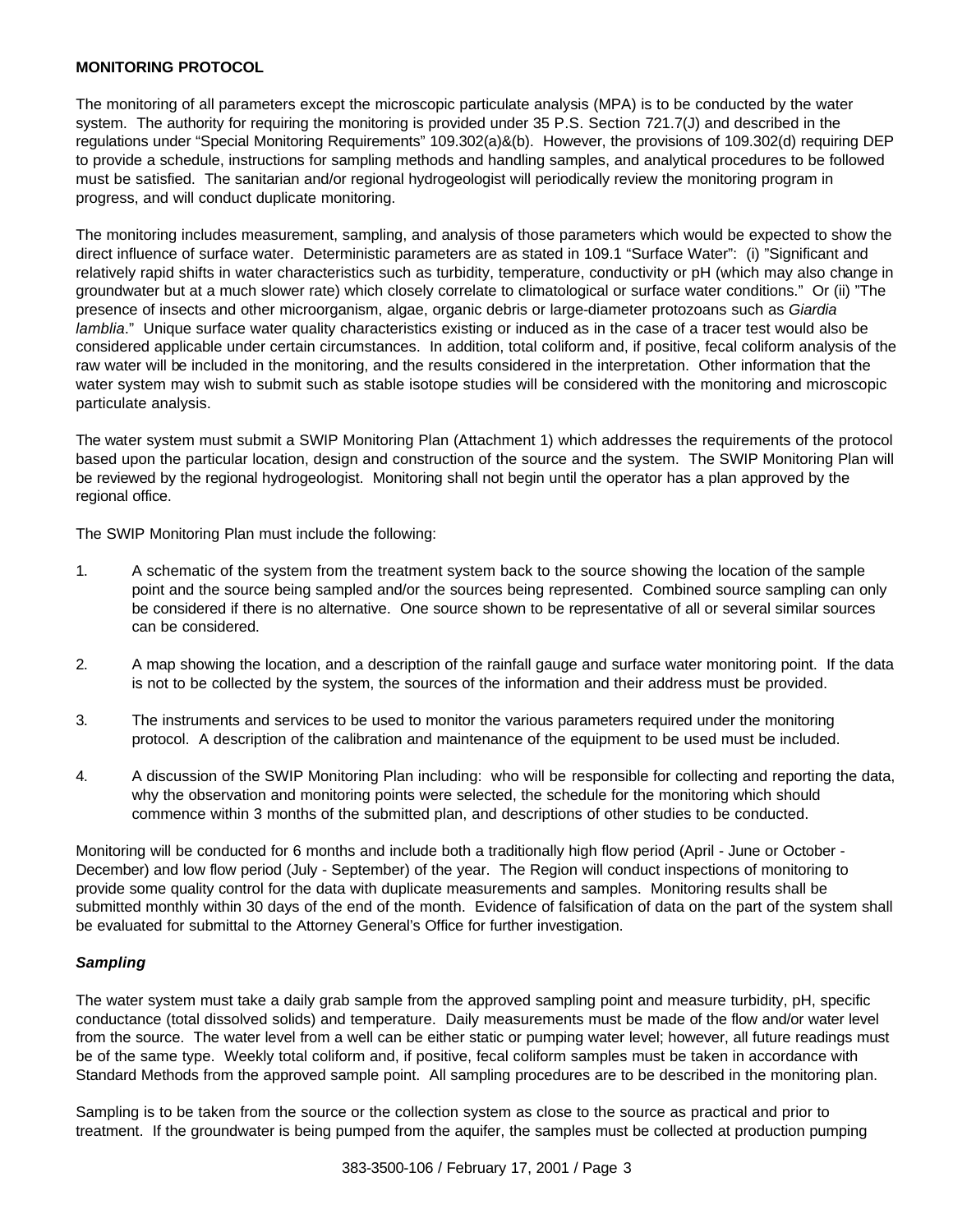rates and when pumping conditions are established in the groundwater flow system. Pumping only to collect a sample is not acceptable. It is preferable for a sample to be taken from a continually pumped well; however, if the well has not been pumping immediately prior to sampling (<12 hours), field measurement of indicator parameters such as temperature, pH, specific conductance, dissolved oxygen, and Eh(oxidation potential) should be used as the criteria for determining the amount of water to purge and when to sample a well.

To collect the sample for field measurements of pH, specific conductance, and temperature, a 500 ml sample bottle or larger should be used. The sample bottle should be dedicated to a single source and be identified by source on the bottle. The bottle, and instruments to be put into the sample, must be rinsed with the water to be sampled three times before the sample is collected for measurement. For turbidity analysis and some pH kits, use the vial provided and follow the manufacturers directions. Follow methods 906A and 906B of *Standard Methods for the Examination of Water and Wastewater*, American Public Health Association, 16<sup>th</sup> edition for the collection and handling of weekly coliform samples.

#### *Water Quality Measurements and Analysis*

Only analytical methods specified in this document or otherwise accepted by the Bureau should be used for this monitoring. Measurements of pH, turbidity, conductivity (or total dissolved solids), and temperature are described in *Standard Methods for the Examination of Water and Wastewater,* American Public Health Association, 16th edition, methods 423, 214A, 205 (or 209B), and 212, respectively. Measurements of total and fecal coliform must be conducted by a certified laboratory. If the total coliform analysis is positive, fecal coliform must also be measured.

All applicable quality assurance measures are to be taken by the sampler and analyst in accordance with Standard Methods and/or equipment manufacturer's directions. All meters are to be properly calibrated and maintained, and records of calibration maintained for inspection. All readings and analysis results are to be kept on forms approved by DEP and initialed daily by the sampler. A sample form for water quality monitoring data and coliform data are included in Attachment 2.

### *Climatological and Surface Water Monitoring*

Daily measurements and/or recordings must be made of precipitation and local surface water conditions (river stage or flow). If information from a local rain gauge is not available (<20 miles), the operator must install and maintain one. The National Weather Service receives information from rain gauges across the state and can provide location and gauge data for each site. Likewise, the USGS has installed and maintains gauges on most of the major creeks and rivers in the state. However, if the nearest surface water body is not gauged, the operator should install and maintain a method to monitor changes in flow. A staff gauge marked to a 1/100 of a foot and fixed to a secure station may be sufficient.

### *Interpretation*

The regional hydrogeologist will evaluate the climatological and/or surface water conditions in relationship to groundwater quality and quantity over the time of the monitoring program. Relationships, or the lack of relationships, can be interpreted from the graphical presentation as to the degree of surface water influence. Further interpretation can be accomplished with statistical analysis of the data. If a correlation is demonstrated in the data, a microscopic analysis for surface water influence will be conducted on a schedule based on the demonstrated correlation.

#### *Microscopic Particulate Analysi s for Surface Water Influence*

Microscopic particulate analysis (MPA) sampling will be conducted by the regional hydrogeologist. Sampling equipment and procedures for MPA samples are equivalent to the "*Giardia* Sampling Instructions" found in the Surface Water Treatment Binder. However, the sample must come from the same sample point or its equivalent as the monitoring point and use of the pump should be minimal. A form for MPA sampling for surface water identification analysis is included as Attachment 3.

In addition to the collection of the MPA sample, staff is to collect a sample for total and fecal coliform analysis. Legal seals should be used for raw groundwater samples submitted to DEP's laboratory for analysis. Field data must be collected for pH, turbidity, specific conductance (total dissolved solids), temperature, flow or water level, and climatological or surface water conditions.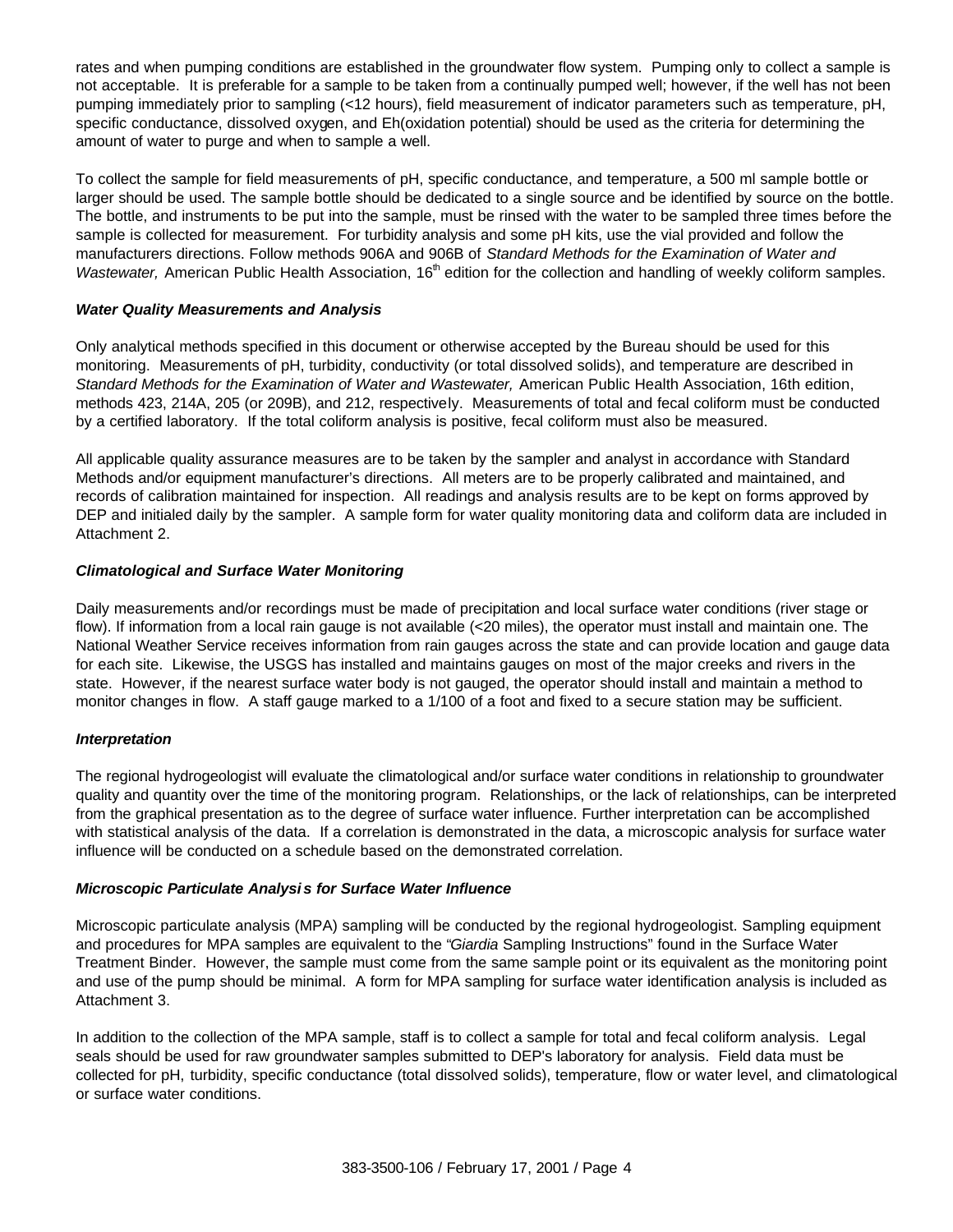The microscopic particulate analysis for surface water influence consists of the identification and count of the types of microscopic particles representative of surface water present in the groundwater. The basic procedure is described in the EPA's *Guidance Manual for Compliance with the Filtration and Disinfection Requirements for Public Water Systems Using Surface Water.*

### **EVALUATION OF PUBLIC WATER SOURCES**

To meet the federal requirements for evaluating CWSs in the state for the direct influence of surface water, the following strategy is to be followed. The strategy is based upon the permitting status of the system and the type of source.

#### *Groundwater Source Permitting*

Those systems seeking permits for groundwater sources will be evaluated within the permitting process and by use of special conditions. A checklist for the permit applicant to complete to determine the applicability of the protocol to the subject groundwater source is included as Attachment 4. For springs and free flowing sources, the applicant will implement the monitoring protocol prior to submittal and will submit the monitoring data with the application. Wells sited within the criteria for evaluation under the above described procedure, and cribs, infiltration galleries and ranney wells will be conditioned to implement the monitoring under 35 P.S. Section 721.7(J) of the act and 109.302(a)&(b) of the regulations. A sample condition requiring implementation of the monitoring protocol is included as Attachment 5. Initially, the well shall be sampled for a MPA as part of the new source sampling to make a preliminary evaluation of the groundwater source. The regional hydrogeologist will conduct the MPA sampling; and, until a laboratory certification program can be implemented, DEP's laboratory will analyze the samples.

If sampling and analysis determine the groundwater source is under the direct influence of surface water, the source will have to meet the treatment requirements of a surface water source. It would be expedient to have any previously permitted groundwater sources of a public water system evaluated and monitored concurrently with the proposed groundwater source.

### *Permitted Groundwater Sources*

EPA has mandated as a condition of primacy for the Surface Water Treatment Rule that all groundwater sources under the direct influence of surface water must be identified by June 29, 1994. The order in which sources will be evaluated will be based on the potential health risk posed by the untreated source. Those sources most likely to be under the direct influence of surface water should be given priority for evaluation. In general, springs, infiltration galleries, crib intakes and ranney wells will be the first priority. Wells in limestone strata near surface water and/or near surface water would be the next priority.

If at anytime a groundwater source is considered a source for a giardiasis or other similar illness outbreak, a MPA should be conducted for the source water and, if the results of the MPA are negative, the monitoring requirements should be imposed.

To best use regional staff time, the sanitary surveys must include evaluation of the groundwater sources in accordance with the protocol. A Surface Water Identification Protocol Survey form is included as Attachment 5 for a systematic and consistent evaluation of the source. The sanitarian should put "Y" in the "SWIP" block on the form for those sources which will obviously be required to activate the monitoring protocol. The regional hydrogeologist must use the form to track the sources being evaluated and to make a decision on those sources which are questionable as to whether the monitoring protocol should be required. The priority for evaluation of the sources should be decided by the sanitarians and the regional hydrogeologist.

The regional hydrogeologist will receive and review the SWIP Monitoring Plan for each PWS required to monitor. Any problems with the plan should be corrected and the plan approved as soon as possible. The SWIP Monitoring Plan must provide that the monitoring data will be representative of the source or sources, and will be usable for evaluation.

The regional hydrogeologist will interpret and evaluate the monitoring data to determine if and when a source should be sampled for an MPA. Sampling for the MPA will be conducted by the hydrogeologist based upon climatic conditions and responses in source water quality. The regional hydrogeologist will notify those PWS which will require no additional evaluation or action.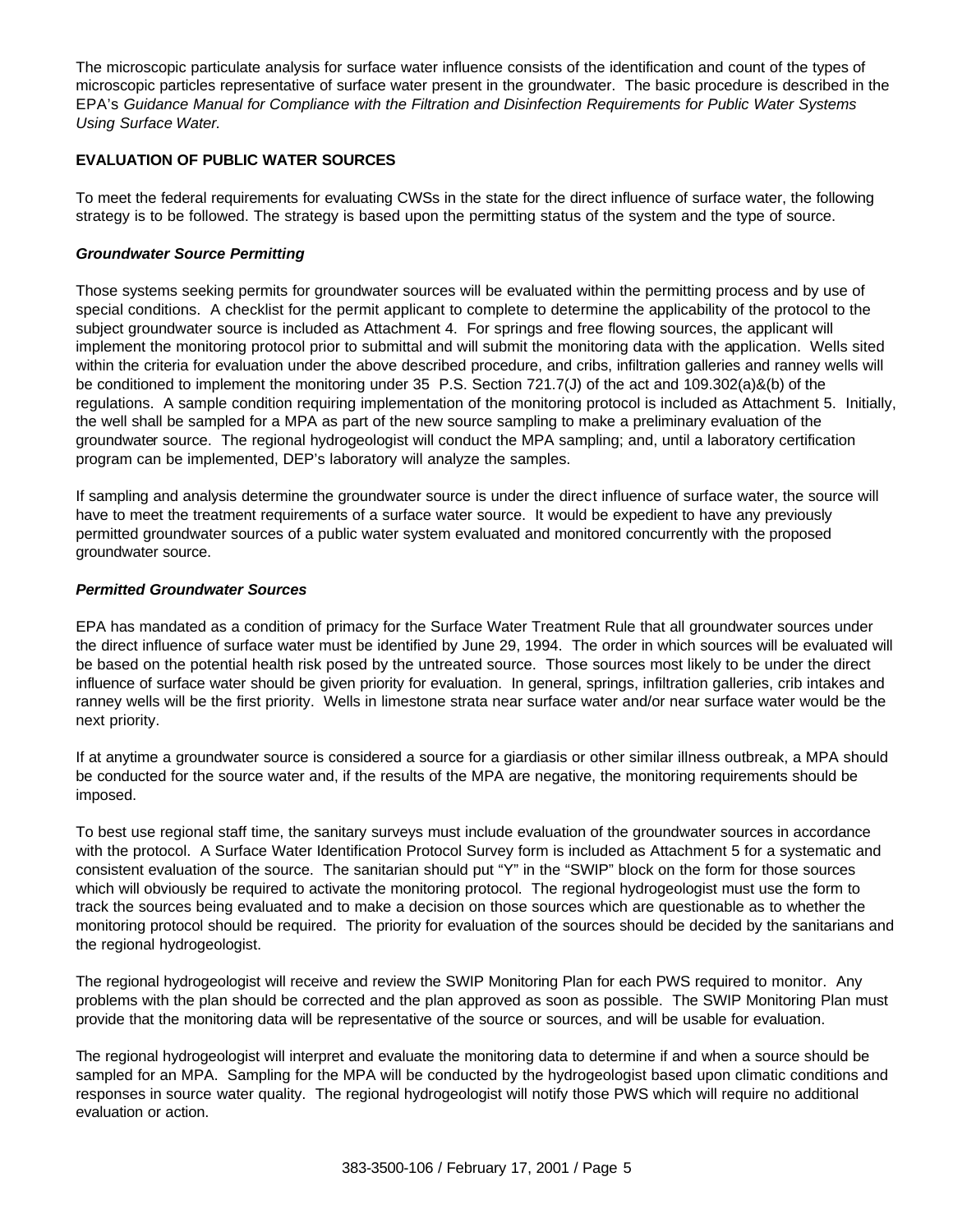If the results of the MPA are positive for the direct influence of surface water, the regional hydrogeologist will notify the sanitarian, and the other members of the region's enforcement staff. PADWIS must be updated to reclassify the source as groundwater under the direct influence of surface water. The PWS will have 48 months to correct the problem with the source. Correction would include abandonment, treatment or reconstruction. By the source being reclassified as groundwater under the direct influence of surface water, the PWS would be in violation of Chapter 109.202. Immediate threats to public health and safety must be addressed and appropriate action must be taken.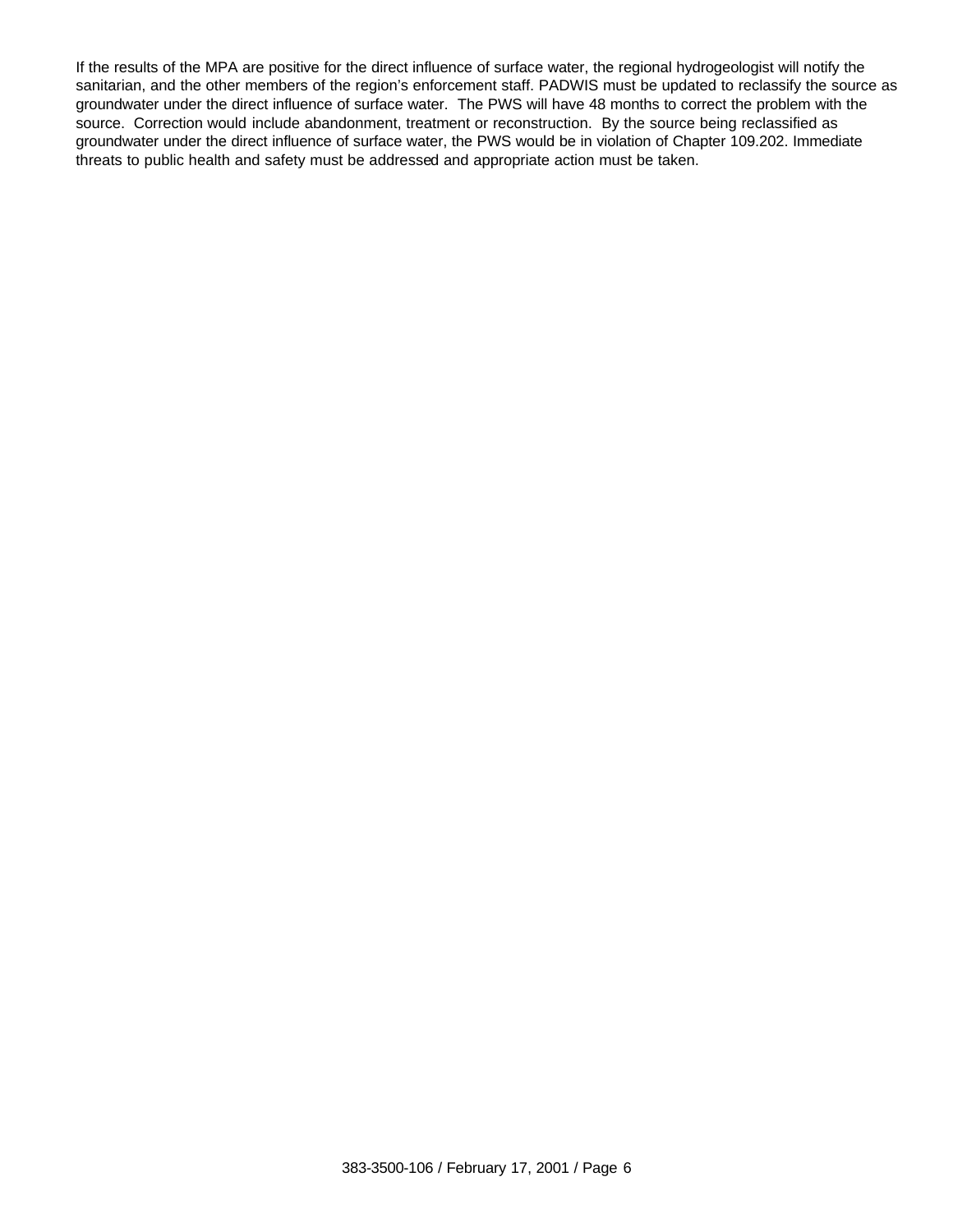### Page 1 of 2

# **SURFACE WATER IDENTIFICATION PROTOCOL (SWIP) MONITORING PLAN**

NOTE: Attach as-built cross section.

SWIP Instrumentation

|              | Instrument | Range (units) | <b>Calibration Period</b> |
|--------------|------------|---------------|---------------------------|
| pH           |            |               |                           |
| Temperature  |            |               |                           |
| Conductivity |            |               |                           |
| Turbidity    |            |               |                           |

Identify method for coliform analysis:

Method and instrumentation for measuring water level in well:

Method and instrumentation for measuring spring discharge:

| <b>Collector Name:</b> | Phone: |  |
|------------------------|--------|--|
|                        |        |  |
| Address:               |        |  |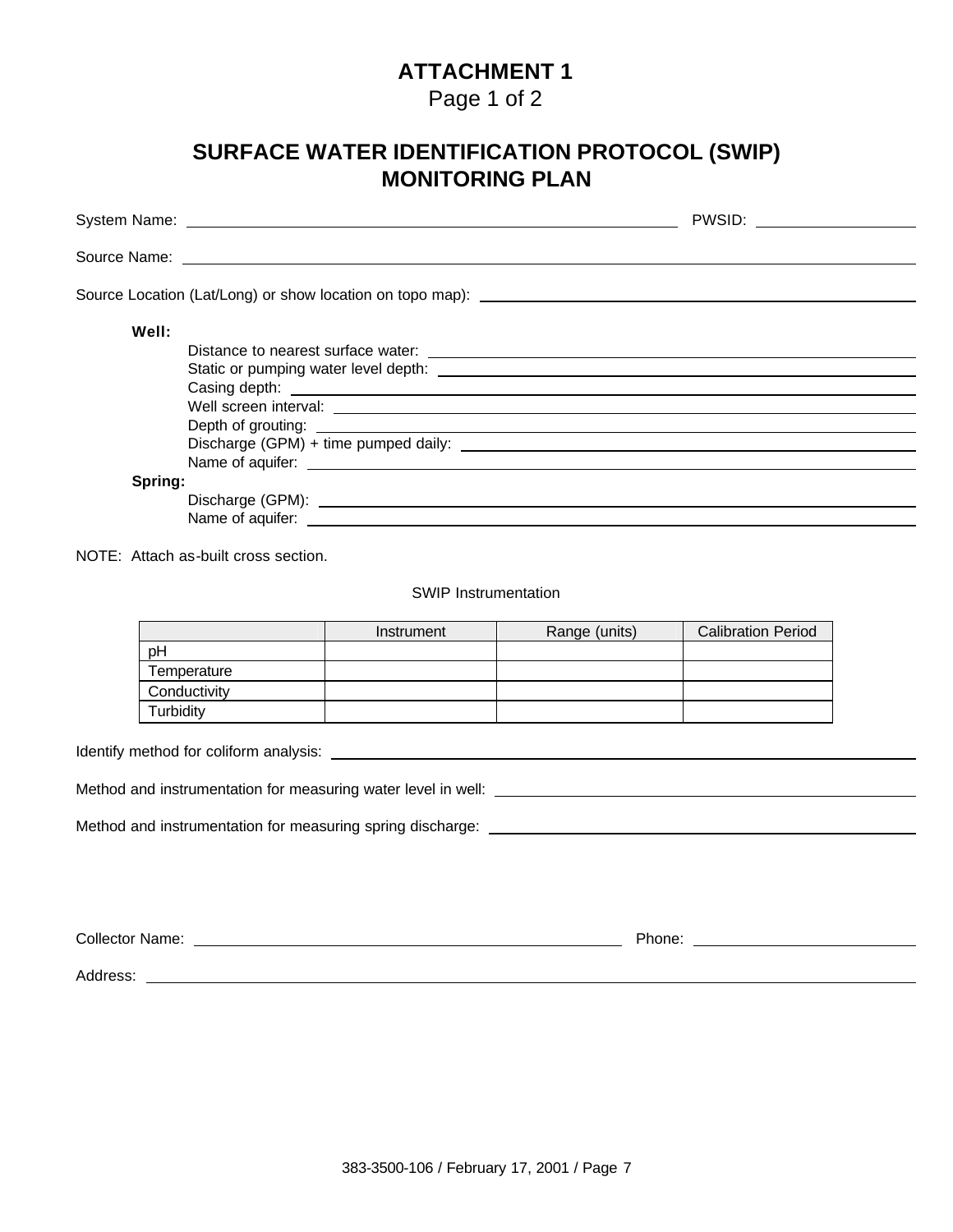## **ATTACHMENT 1** Page 2 of 2

N

Provide a schematic of the system:

- T = Treatment Building
- W = Well House
- S = Spring House
	- = Spring
	- = Well

Note: Include rain gauge and stream staff gauge if on premises of facility.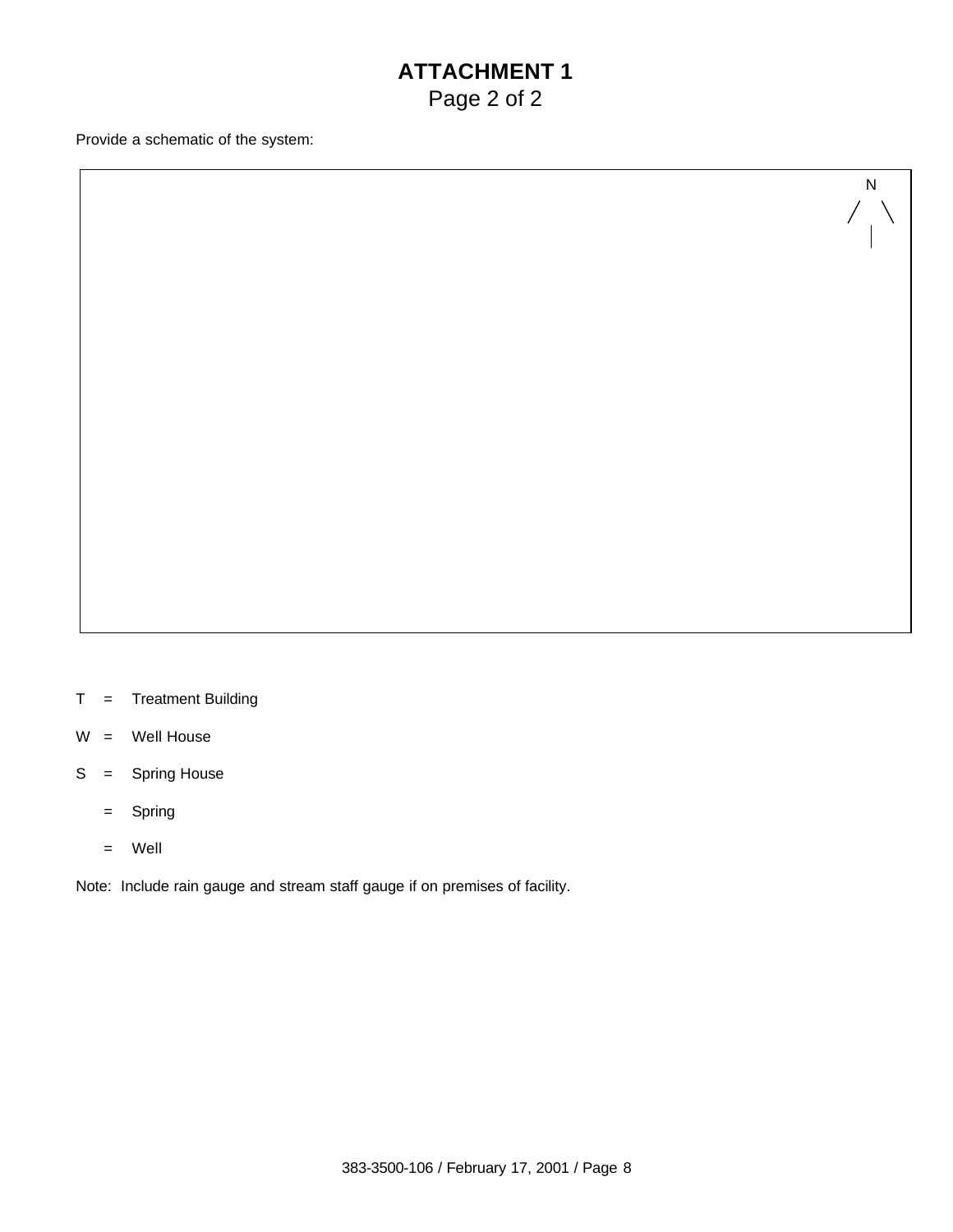Page 1 of 2

### **MONTHLY SURFACE WATER IDENTIFICATION PROTOCOL MONITORING REPORT**

| PWSID:                     |                                           |                    | County: ________________________ |
|----------------------------|-------------------------------------------|--------------------|----------------------------------|
|                            |                                           |                    |                                  |
|                            | Source Code: <u>_____________________</u> |                    |                                  |
| (date)<br>for the month of | (date)<br>monitoring began                | (date)<br>will end |                                  |

This report is to be completed for each source in question and returned every month to the appropriate DEP Regional Office. Daily and weekly, raw water monitoring results are to be recorded on this report for the surface water identification monitoring. Daily results are to be recorded by the person conducting the measurements and the report must be signed by the person submitting the form. Sampling and analysis must be conducted in accordance with the permittee's approved monitoring plan. Bacteriological samples must be analyzed by a DEP certified laboratory.

Print name of person completing form

**Signature** 

### **WEEKLY RAW WATER COLIFORM SAMPLING RESULTS (ACTUAL DENSITIES)**

| <b>DATE</b> | TOTAL COL.* | <sup>1</sup> FECAL COL.* | $INT**$ |
|-------------|-------------|--------------------------|---------|
|             |             |                          |         |
|             |             |                          |         |
|             |             |                          |         |
|             |             |                          |         |
|             |             |                          |         |

<sup>1</sup>If total positive  $*$  #/100 ml

\*\* Initials of person logging results

### **ABBREVIATIONS FOR DAILY MONITORING**

1 Ph <0.1 UNIT

2 COND. = Conductivity, uS/cm

3 TURB. = Turbidity, NTU

4 TEMP. = Temperature in degrees <0.1, (specify C or F)

5 PREC. = Precipitation <0.01 inches or in mm (specify)

6 blanks = surface water conditions (specify)

7 INT = Initials of person making field measurements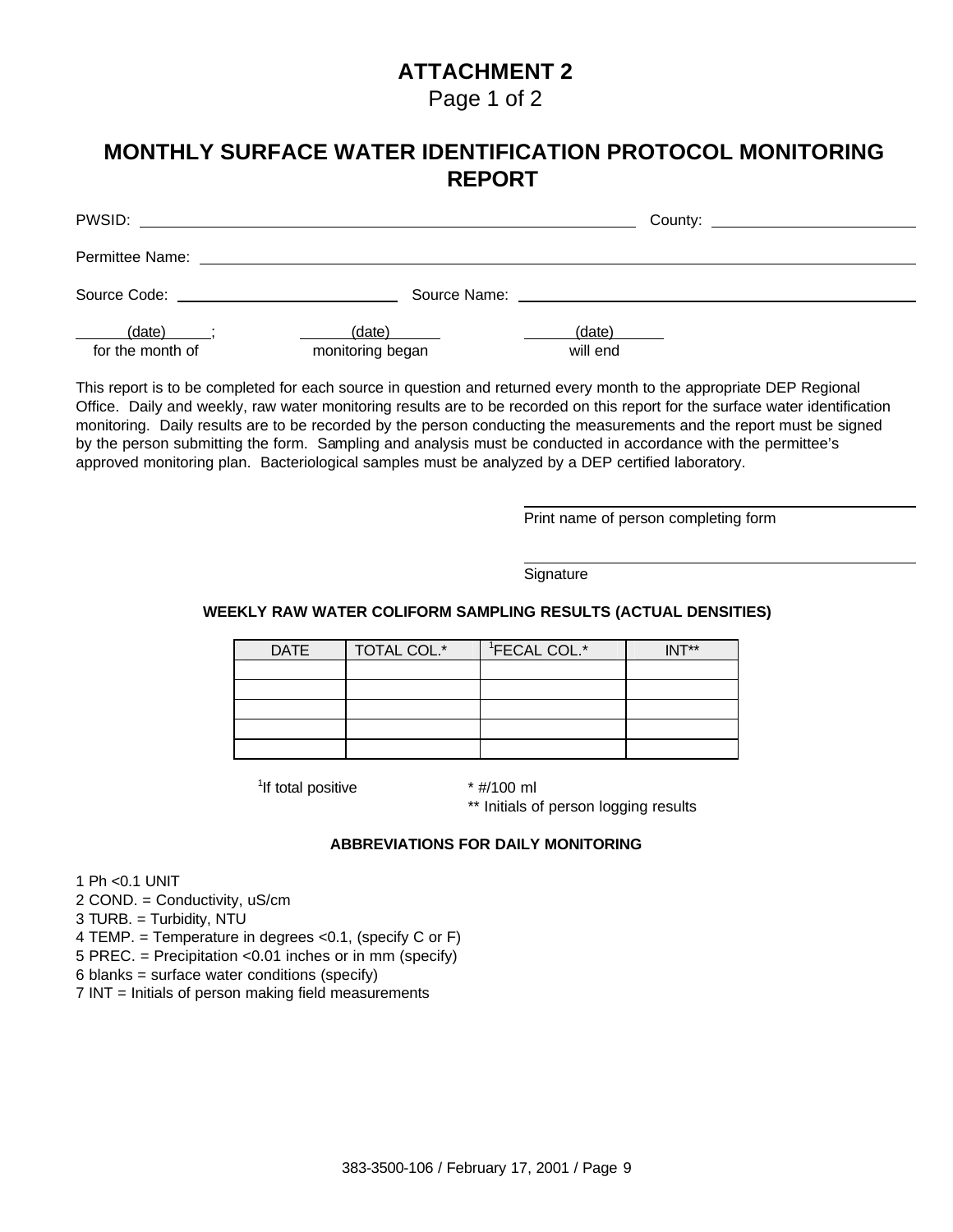# Page 2 of 2

| DATE             | ${\sf Ph}$ | COND. | TURB. | TEMP. | PREC. |  | $\ensuremath{\mathsf{INT}}$ |
|------------------|------------|-------|-------|-------|-------|--|-----------------------------|
| $\mathbf{1}$     |            |       |       |       |       |  |                             |
| $\sqrt{2}$       |            |       |       |       |       |  |                             |
| $\mathbf{3}$     |            |       |       |       |       |  |                             |
| $\overline{4}$   |            |       |       |       |       |  |                             |
| $\sqrt{5}$       |            |       |       |       |       |  |                             |
| $\,6\,$          |            |       |       |       |       |  |                             |
| $\overline{7}$   |            |       |       |       |       |  |                             |
| $\bf 8$          |            |       |       |       |       |  |                             |
| $\boldsymbol{9}$ |            |       |       |       |       |  |                             |
| $10\,$           |            |       |       |       |       |  |                             |
| $11$             |            |       |       |       |       |  |                             |
| $12$             |            |       |       |       |       |  |                             |
| 13               |            |       |       |       |       |  |                             |
| $14\,$           |            |       |       |       |       |  |                             |
| $15\,$           |            |       |       |       |       |  |                             |
| $16\,$           |            |       |       |       |       |  |                             |
| $17\,$           |            |       |       |       |       |  |                             |
| $18\,$           |            |       |       |       |       |  |                             |
| $19$             |            |       |       |       |       |  |                             |
| $20\,$           |            |       |       |       |       |  |                             |
| $21$             |            |       |       |       |       |  |                             |
| $22\,$           |            |       |       |       |       |  |                             |
| 23               |            |       |       |       |       |  |                             |
| 24               |            |       |       |       |       |  |                             |
| $25\,$           |            |       |       |       |       |  |                             |
| $26\,$           |            |       |       |       |       |  |                             |
| $27\,$           |            |       |       |       |       |  |                             |
| ${\bf 28}$       |            |       |       |       |       |  |                             |
| $29\,$           |            |       |       |       |       |  |                             |
| $30\,$           |            |       |       |       |       |  |                             |
| 31               |            |       |       |       |       |  |                             |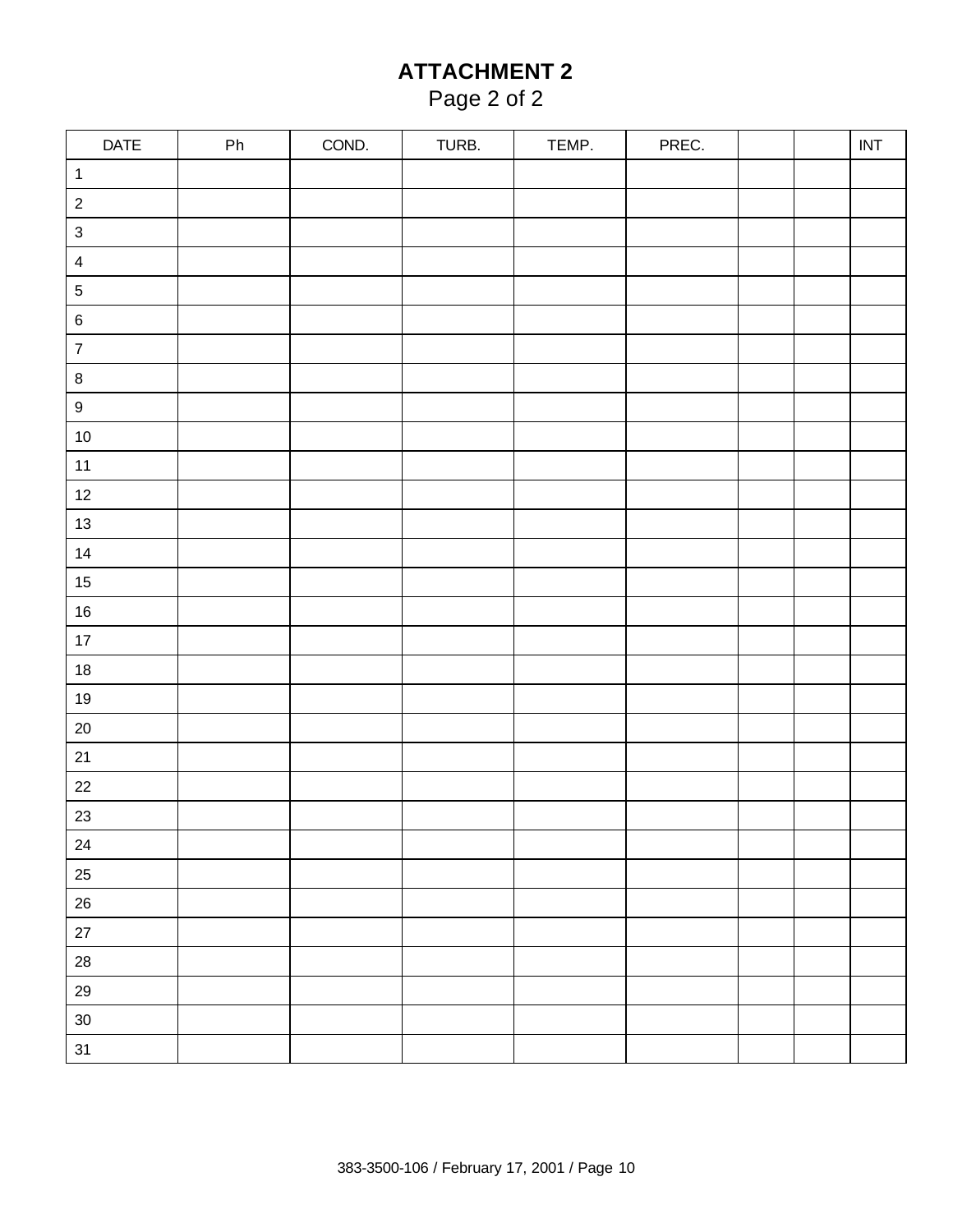### **SURFACE WATER IDENTIFICATION PROTOCOL**

Request for Microscopic Particulate Analysis

| Source Name experience and the set of the set of the set of the set of the set of the set of the set of the set of the set of the set of the set of the set of the set of the set of the set of the set of the set of the set            |                     |  |  |
|------------------------------------------------------------------------------------------------------------------------------------------------------------------------------------------------------------------------------------------|---------------------|--|--|
|                                                                                                                                                                                                                                          |                     |  |  |
| Temperature (°C) __________________                                                                                                                                                                                                      |                     |  |  |
|                                                                                                                                                                                                                                          |                     |  |  |
| Turbidity (ntu) ___________________                                                                                                                                                                                                      |                     |  |  |
|                                                                                                                                                                                                                                          |                     |  |  |
| Sample Collection Site (if using a portable pump to collect samples, indicate the exact location of the end of the hose).<br>,我们也不会有什么。""我们的人,我们也不会有什么?""我们的人,我们也不会有什么?""我们的人,我们也不会有什么?""我们的人,我们也不会有什么?""我们的人                            |                     |  |  |
|                                                                                                                                                                                                                                          |                     |  |  |
| Weather conditions prior to sampling (24 hours, week)                                                                                                                                                                                    |                     |  |  |
|                                                                                                                                                                                                                                          |                     |  |  |
| Comments <b>comments</b> <u>comments</u> and comments and comments are commented and comments and comments are considered and continued and continued and continued and continued and continued and continued and continued and continue |                     |  |  |
| ,我们也不会有什么。""我们的人,我们也不会有什么?""我们的人,我们也不会有什么?""我们的人,我们也不会有什么?""我们的人,我们也不会有什么?""我们的人                                                                                                                                                         |                     |  |  |
|                                                                                                                                                                                                                                          |                     |  |  |
|                                                                                                                                                                                                                                          |                     |  |  |
|                                                                                                                                                                                                                                          | Laboratory Use Only |  |  |
|                                                                                                                                                                                                                                          |                     |  |  |
|                                                                                                                                                                                                                                          |                     |  |  |
|                                                                                                                                                                                                                                          |                     |  |  |
|                                                                                                                                                                                                                                          |                     |  |  |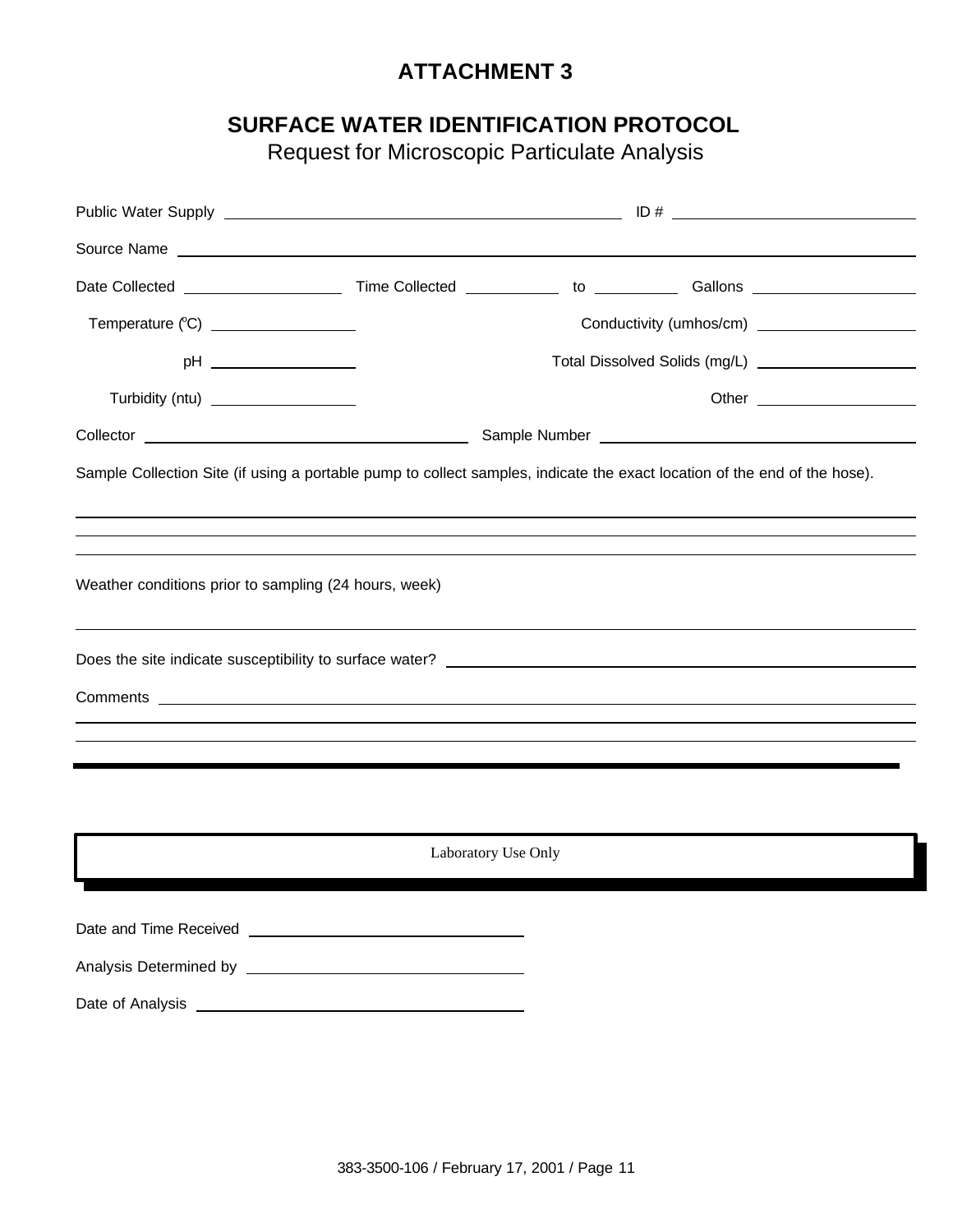Page 1 of 2

### **SURFACE WATER IDENTIFICATION PROTOCOL FOR COMMUNITY WATER SYSTEM PERMITS -- GROUNDWATER SOURCE APPLICABILITY --**

Chapter 109.1 of DEP's rules and regulations defines surface water as including groundwater under the direct influence of surface water. The following checklist is to be used to determine the applicability of the groundwater source to further evaluation for the potential of being under the direct influence of surface water. The completed checklist must be submitted with a permit application for a groundwater source with a discussion of the vulnerability of the source to the direct influence of surface water. Upon a full review of the permit information, DEP may require, at its' discretion, evaluation of any groundwater source for the direct influence of surface water.

| <b>Yes</b> | No           | <b>IS SOURCE A</b>                                                                                                                                                                                                                                                                                                      |
|------------|--------------|-------------------------------------------------------------------------------------------------------------------------------------------------------------------------------------------------------------------------------------------------------------------------------------------------------------------------|
|            | $\Box$       | Spring? If YES, the source must be monitored before the application is submitted.<br>see MONITORING ----------->                                                                                                                                                                                                        |
|            | $\Box$       | Infiltration Gallery, Ranney Well, Crib Intake? If free flowing, the source must be monitored<br>before the application is submitted.<br>see MONITORING ------------><br>If non-flowing, the source must be sampled for microscopic particulate analysis during new<br>source sampling.<br>see PERMITTING ------------> |
|            |              | <b>FOR A WELL:</b><br><b>IS THE WELL LOCATED</b>                                                                                                                                                                                                                                                                        |
|            | $\Box$       | $\epsilon$ or = 200 feet from a surface water body?                                                                                                                                                                                                                                                                     |
|            | $\mathbf{1}$ | in a carbonate aquifer with static water elevation $\lt$ or = 100 feet below ground level?                                                                                                                                                                                                                              |
|            | $\Box$       | in a unconfined aquifer with static water elevation $\lt$ or = 50 feet below ground level?                                                                                                                                                                                                                              |
|            | $\Box$       | in a confined aquifer which is located $\lt$ or = 50 feet below ground level?                                                                                                                                                                                                                                           |
|            |              | If the answer to any of the above questions on wells is <b>YES</b> , the source will probably need to be<br>sampled for microscopic particulate analysis during new source sampling.<br>see <b>PERMITTING</b> ------------>                                                                                             |
|            |              | If the answer to all of the above questions on wells is <b>NO</b> , further evaluation is normally not                                                                                                                                                                                                                  |

necessary.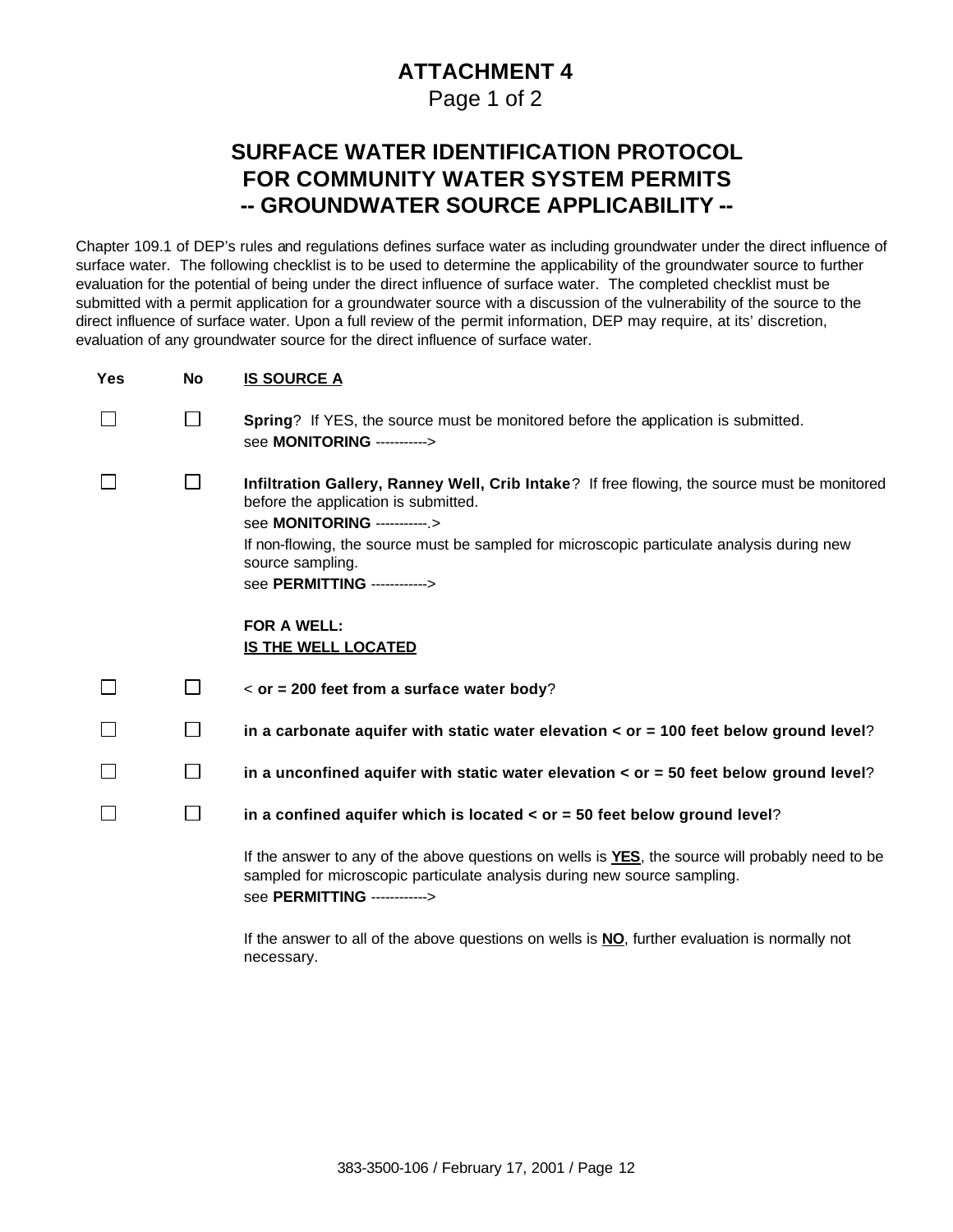### **ATTACHMENT 4** Page 2 of 2

#### *MONITORING*

The water system must submit a monitoring plan which addresses the requirements described below based upon the particular location, design and construction of the source and the system. The plan will be reviewed by the regional office. Monitoring shall not begin until the operator has the approval of the regional office.

Monitoring shall be conducted for 6 months and include both a traditionally high flow period (April - June or October - December) and low flow period (July - September) of the year. Monitoring results shall be submitted monthly within 30 days of the end of the month on forms provided by DEP or one of equivalent format.

#### *SAMPLING*

The water system must take a daily sample from the approved sampling point for measurement of turbidity, pH, specific conductance (total dissolved solids) and temperature. Daily measurements must be made of the flow and/or water level from the source. The water level from a well can be either static or pumping water level; however, all future readings must be of the same type. Weekly total and, if positive, fecal coliform samples must be taken in accordance with Standard Methods from the approved sample point.

Sampling is to be taken from the source or the collection system as close to the source as practical and prior to treatment. If the groundwater is being pumped from the aquifer, the samples must be collected at production pumping rates and when pumping conditions are established in the groundwater flow system. Pumping only to collect a sample is not acceptable. All sampling procedures are to be described in the monitoring plan.

Daily measurements and/or recordings must be made of precipitation and local surface water conditions (river stage or flow). If information from a local rain gauge is not available (<20 miles), the operator must install and maintain one. The water supplier is required to install a rain gauge. Likewise, the USGS has installed and maintains gauges on most of the major creeks and rivers in the state. However, if the nearest surface water body is not gauged, the operator should install and maintain one.

#### *PERMITTING*

If the groundwater source is not free flowing, monitoring will have to be done under pumping conditions. The sources being permitted will be evaluated within the permitting process and by use of special conditions. Permits for wells sited within the criteria for evaluation, if otherwise issuable, will be conditioned to require monitoring as described above within the first year of operation. Initially, the well shall be sampled for an MPA as part of the new source sampling to make a preliminary evaluation of the groundwater source. Until a laboratory certification program can be implemented, these samples will be taken and analyzed by DEP.

If sampling and analysis determine the groundwater source is under the direct influence of surface water, the source will have to meet the treatment requirements of a surface water source as described under DEP's rules and regulations.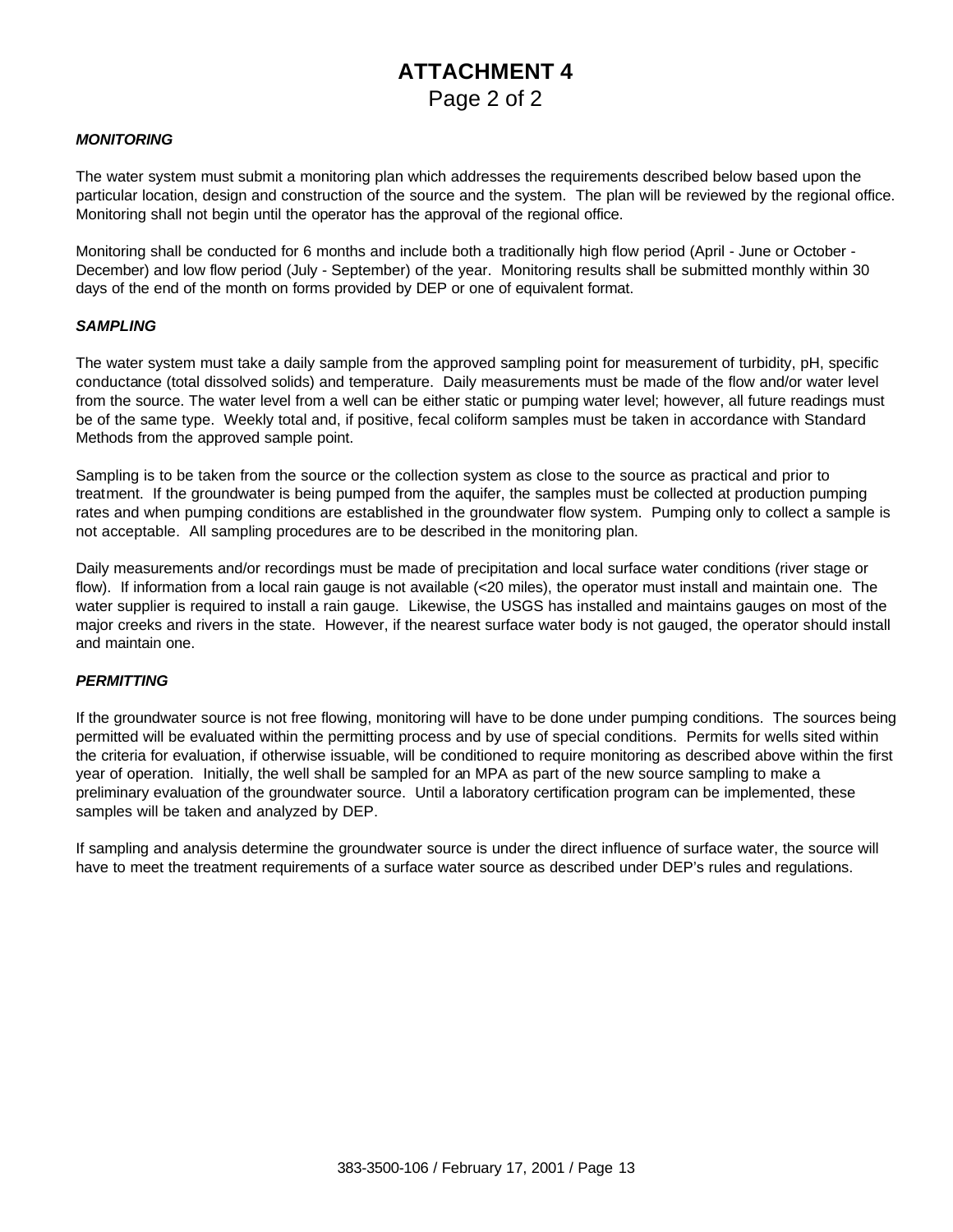Page 1 of 2

## **SURFACE WATER IDENTIFICATION PROTOCOL SURVEY**

| SWIP MONITORING []<br>WELLS []<br>SPRINGS []<br>INFILTRATION GALLERIES [ ]<br>OTHER [ ]                                                                                                                                                                                           |  |
|-----------------------------------------------------------------------------------------------------------------------------------------------------------------------------------------------------------------------------------------------------------------------------------|--|
|                                                                                                                                                                                                                                                                                   |  |
|                                                                                                                                                                                                                                                                                   |  |
|                                                                                                                                                                                                                                                                                   |  |
| Raw Water Sample Collection Site: (attach sample results)                                                                                                                                                                                                                         |  |
| <b>Field Measurements:</b>                                                                                                                                                                                                                                                        |  |
| Construction and Site Characteristics - Wells:<br>Depth of Well (FT) <u>_________________</u>                                                                                                                                                                                     |  |
| Construction and Site Characteristics - Springs, etc.:<br>Flow: ________________GPM Spring Description: __________________________________<br>Sediment at Bottom of Spring: ________________(IN) Last Cleaning _______________<br>If Not is it Securely Covered? ________________ |  |
| Distance (Feet) to the Nearest Surface Water ___________________________________                                                                                                                                                                                                  |  |
|                                                                                                                                                                                                                                                                                   |  |
|                                                                                                                                                                                                                                                                                   |  |
| Describe Source and Condition: Network and Source and Source and Condition:                                                                                                                                                                                                       |  |
|                                                                                                                                                                                                                                                                                   |  |
|                                                                                                                                                                                                                                                                                   |  |
|                                                                                                                                                                                                                                                                                   |  |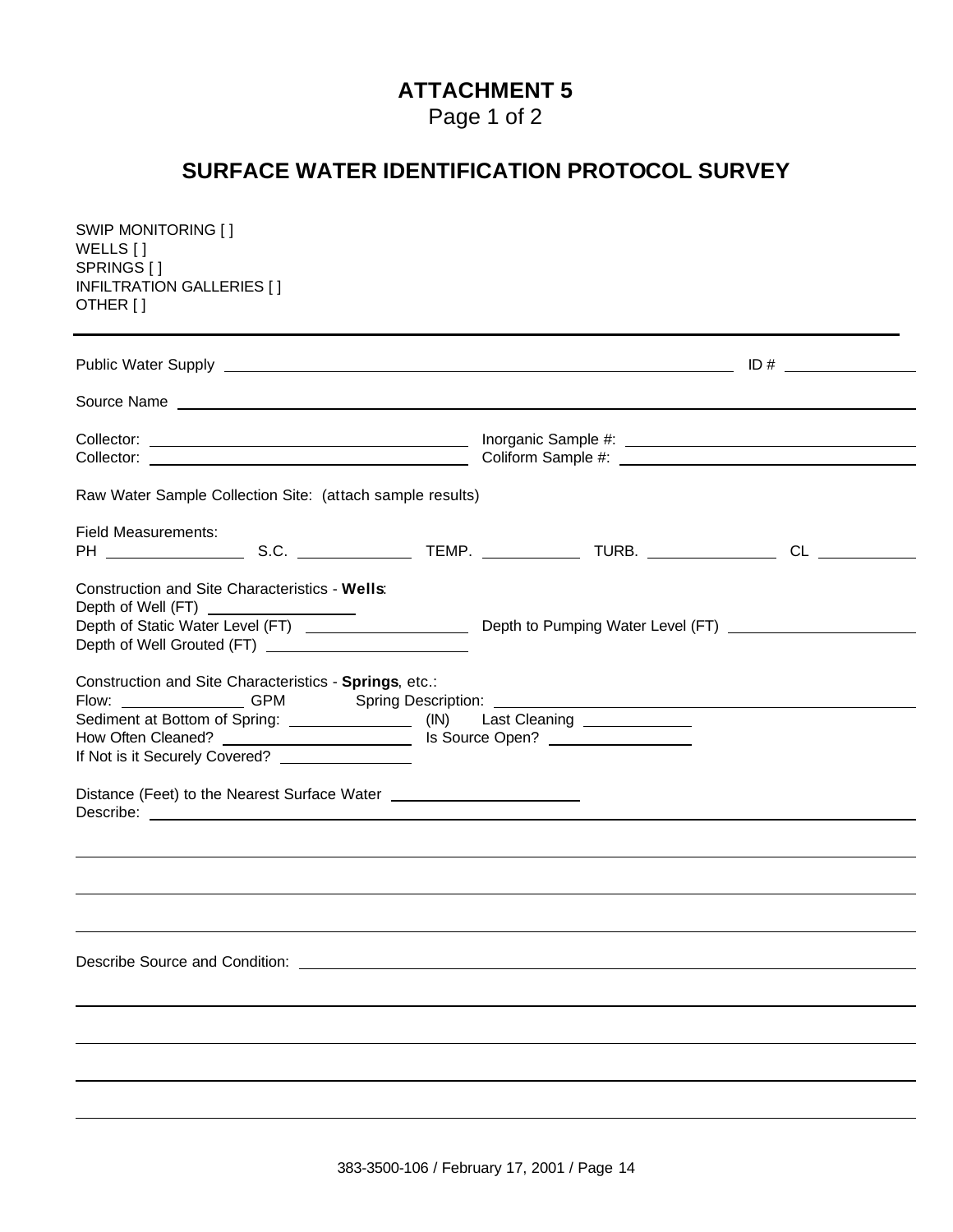| Page 2 of 2 |  |  |
|-------------|--|--|
|             |  |  |

| Provide a Schematic of the Source: (Please include treatment building, well house, spring, well other source) |  |
|---------------------------------------------------------------------------------------------------------------|--|
|                                                                                                               |  |

U.S.G.S. 7.5' Quad:

Description of Watershed: (Describe the immediate area surrounding the source and the watershed, include terrain, soil, vegetation, and geomorphic features. Identify possible sources of contamination, include abandoned or active wells)

Geology: (Describe the geology at the PWS source. Include aquifer formation name and lithology.)

What is the turbidity and coliform history of the source (raw or treated water)? Describe past MCL or treatment technique violations or waterborne diseases associated with the source.

Describe any customer complaints within 5 years related to the source.

How does source turbidity respond to heavy rainfall or drought?

Source Susceptibility: (Describe site characteristics, including watershed and/or geologic factors which indicate that the source may be susceptible to surface water influence)

Form completed by: Date: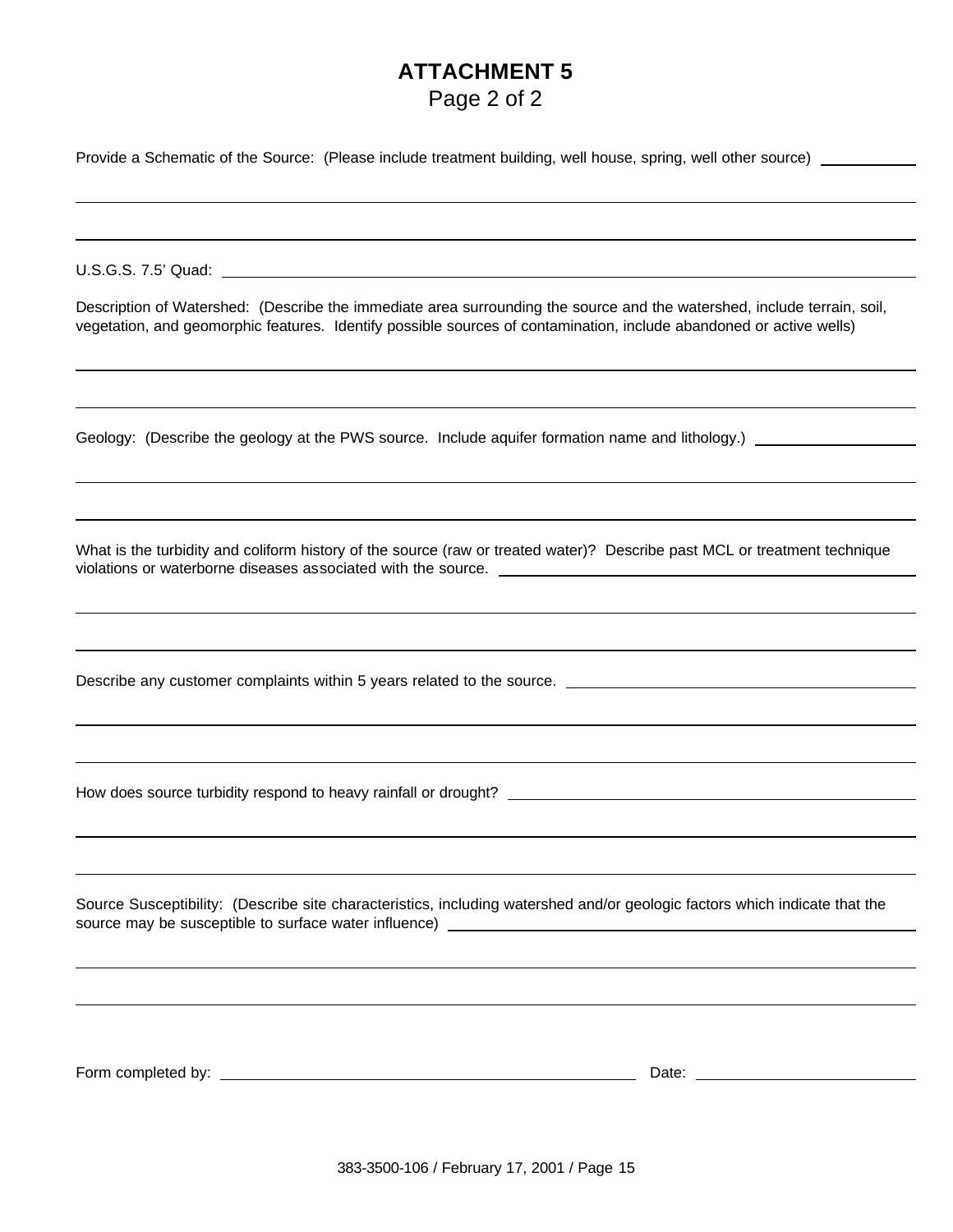### **SECTION II AQUIFER CONFINEMENT**

To determine if source monitoring is required under the Surface Water Identification Protocol, it is necessary to distinguish confined from unconfined aquifers serving public water supplies. The following are some methods and sources of information to aid in making the distinction.

- 1. Review the lithologic descriptions from the drillers log for low permeability units (i.e. consolidated shales, clays) and note depths of saturated zones on log. Review available geologic reports for units known as confining beds and compare to log. Utilize State Water Resource Reports and USGS Hydrogeologic Reports to obtain geologic and aquifer data. Hydrogeologic Investigation Reports prepared by consultants regarding groundwater contamination cases may be applicable for specific areas in the state.
- 2. Determine if artesian conditions exist in the wellbore. A static water level within or above a low permeability unit overlying the primary aquifer may indicate confined conditions. When multiple aquifers are open to the wellbore or major fracturing is present, static water elevations in the wellbore may be above the primary aquifer; however, the aquifer may not be confined.

Continuous water level measurements for a period of time can be used to evaluate confinement conditions. Daily, cyclical changes of water level occur in confined aquifers due to diurnal and other changes in barometric pressure. Furthermore, dramatic changes in water levels can occur in confined aquifers due to fractures and other point sources of leakage in the vicinity of the well. Of course, this situation would be considered a semi-confined condition and, therefore, should be so evaluated on its potential to be under the direct influence of surface water. Many limestone wells may act as a confined aquifer but dissolution conduits can provide direct access to the surface.

- 3. Evaluate drawdown response to water level elevations in nearby shallow monitor or domestic wells during test pumping of the standard (i.e. 48 hr.) aquifer test. A low permeability unit overlying the aquifer serving a CWS will significantly reduce changes in groundwater elevation in the shallow aquifer above it, indicating the pumped aquifer is a confined aquifer. Characteristic drawdown curves from the aquifer test data, which can be found in the suggested references, can indicate a confined aquifer.
- 4. If available, storativity and leakage values will indicate aquifer conditions. Storativity values in the range of  $10^{-3}$  to  $10^{-5}$  indicate confined conditions. Likewise, leakage values in the range of  $10^{-2}$  or less are considered confined conditions. Semi-confined leakage values are in the range 10<sup>-2</sup> to 10<sup>2</sup>.
- 5. The analysis of oxygen-18 concentrations can be used to trace the origins and paths of water contributing to a watershed. The oxygen-18 concentrations of groundwater, surface water and precipitation are often distinctive, allowing the recognition of separate component flows. A confined aquifer should, therefore, have a unique oxygen-18 signature that can be traced to its recharge area. Fast-acting groundwater sources can also be evaluated by noting the change in oxygen-18 concentrations during a precipitation event.
- 6. The element tritium can also be used as an indicator of groundwater age. Tritium is an unstable radioactive isotope of hydrogen which entered the earth's atmosphere in elevated amounts as a consequence of atmospheric testing of nuclear weapons beginning in 1953. Atmospheric tritium levels reached a maximum about 1963.

Age dating of tritium can be used for the purpose of determining if an aquifer is confined. Generally, groundwater in a confined aquifer is pre-1953 and would not contain detectable tritium. Shallow unconfined groundwater aquifers, however, should contain tritium if recharge was post 1953. A surface water body that received atmospheric tritium and contributed water to a groundwater system causing a tritium detection, permits an estimate of groundwater flow velocity. A study conducted by the Wisconsin Geologic Survey indicated horizontal groundwater velocities based on the tritium results are consistent with velocities based on hydraulic calculations.

It is recognized that not all of these items can be addressed at a particular source; however, it is important that all available information be utilized in the determination. The following are suggested references regarding confined aquifers: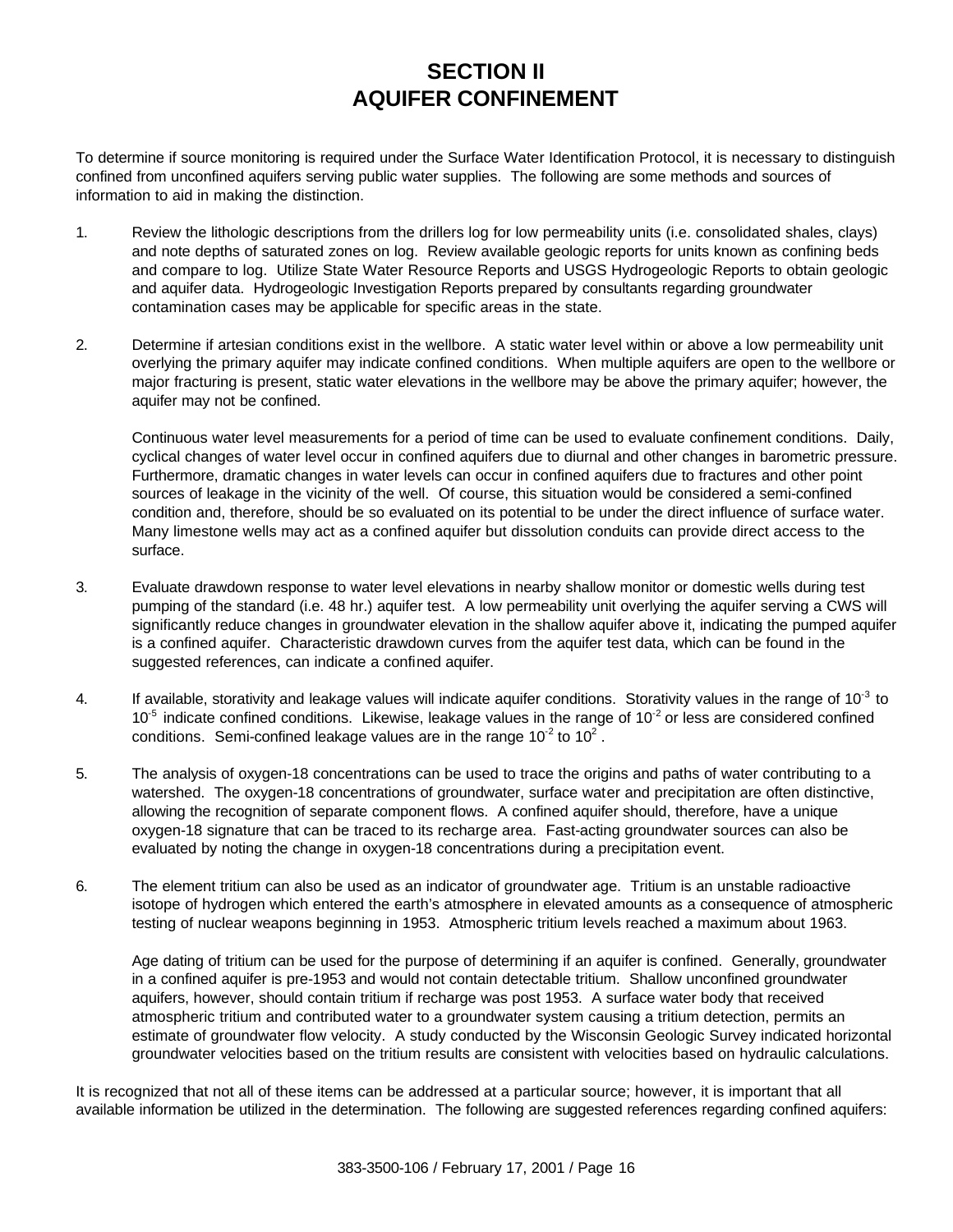EPA: Wellhead Protection Strategies for Confined Aquifer Settings

EPA: Delineation of Wellhead Protection Areas in Fractured Rocks

Groundwater and Wells, Driscoll, Fletcher, & Co.

If confinement cannot be determined, the PWS may provide data to support why the six month monitoring requirements should be waived for their system. The regional hydrogeologist will make the determination with input from the sanitarian/ engineer.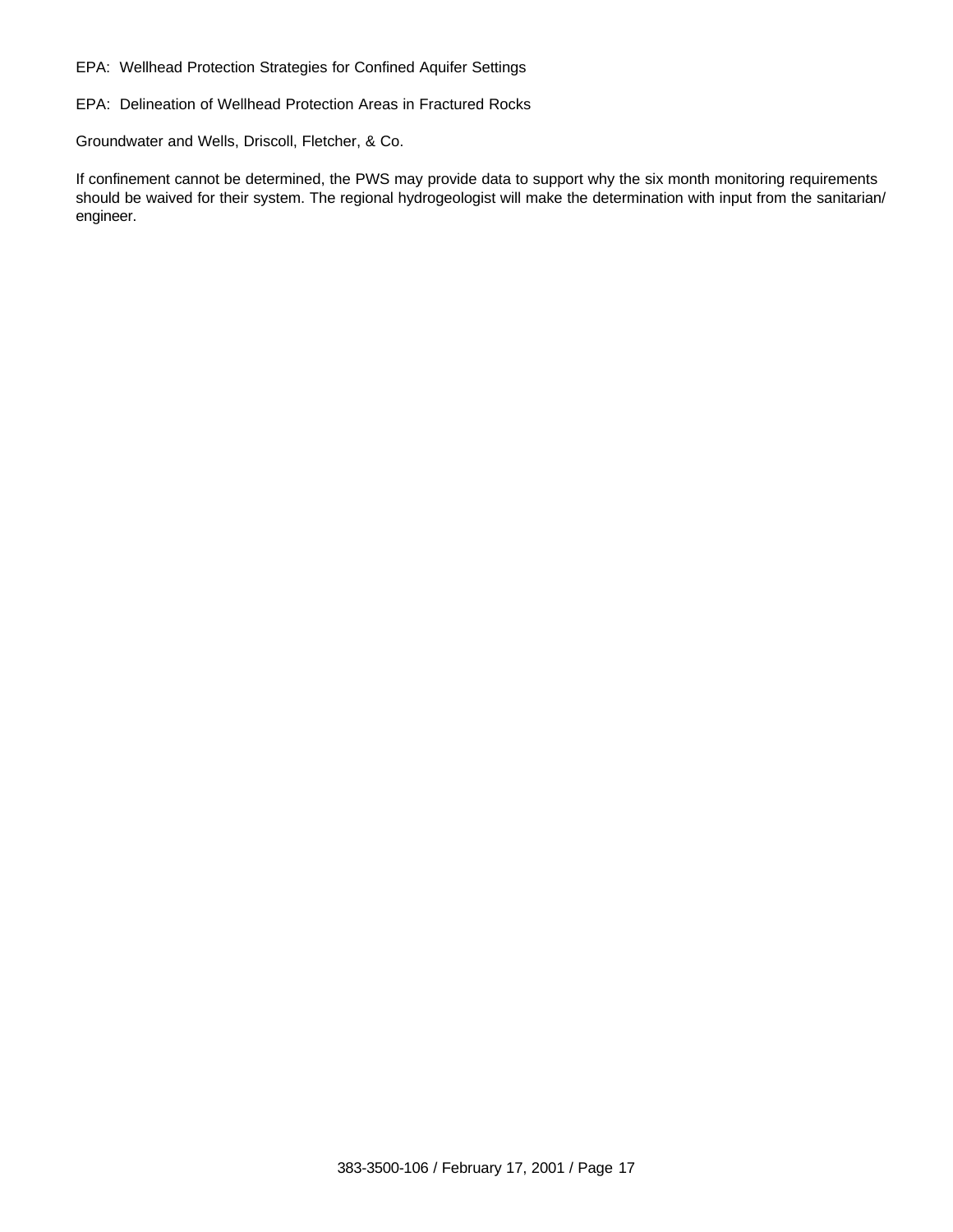### **SECTION III SWIP GUIDELINES FOR STATISTICAL ANALYSES**

Statistical analyses of the six months SWIP monitoring data provides a means to evaluate relationships between dependent variables and independent variables. The dependent variables are normally river stage and precipitation. The independent variables include pH, temperature, conductivity, turbidity and possibly others specific to a source. The strength of the relationship between two variables is expressed by the Pearson Product Moment correlation coefficient (denoted by r).

To conduct a correlation analysis, five-day averages are computed to try to satisfy the statistical requirement of independent observations (i.e., to minimize the effect that one day's event may have on the next day's event). A five-day average appears to be optimum; greater averages reduce the number of statistical observations to unsatisfactory levels while smaller averages increase the day to day effect.

The five-day averages are run through a multiple regression model (varying time from 0 to 10 time lags; each time lag represents a five-day average) to determine what time lag provides the best fit model using stage and precipitation as dependent variables. Simple correlation statistics are generated for the best model. The model displays the best (r) value using the Pearson Correlation Coefficient at a given lag time.

A decision whether or not to conduct a microscopic particulate analysis (MPA) is based, in part, on the Pearson Correlation Coefficient values from the best fit model. The following indicates the strength, shown as a (r) value, of the relationship between two variables.

-.40 to +.40 weak relationship -.40 to -.75 and +.40 to +.75 moderate relationship -.75 to -1.00 and +.75 to +1.00 strong relationship

Values less than -.40 and greater than +.40 are considered to have a moderate relationship and should be the minimum for requiring an MPA. When reviewing the strengths of correlation coefficients it is important to note which variables yield the best fit.

Strong correlation coefficients may be misleading if variables have no variance over time. If, for example, river stage were to remain constant over time, it is apparent that stage vs. temperature and stage vs. pH would yield strong, but misleading, relationships. To avoid this pitfall, the hydrogeologist must be aware of factors which cause no variance.

Professional judgment should be used to weight the importance of the strongest relationship. For example, the variables precipitation vs. turbidity are normally more relevant than precipitation vs. temperature or precipitation vs. pH. All SWIP parameters are naturally important; however, those which best represent the potential for the direct influence of surface water on groundwater at the source should be weighted more heavily.

The statistical analysis should compliment data from the sanitary survey in deciding whether an MPA should be conducted. The physical condition and integrity of the springhouse and/or well construction should be investigated. Manmade and natural hydrogeologic conditions within the PWS's groundwater watershed may include such features as mines, quarries, fractures, faults, and carbonate terrain. These should be evaluated for their potential to allow direct communication of surface water into groundwater serving a PWS.

Total and fecal coliform data (weekly samples from SWIP monitoring) from a groundwater source should be correlated with precipitation events. Elevated coliform counts following a precipitation event may be an indicator that groundwater is under the direct influence of surface water. A positive coliform count should, therefore, be used in conjunction with correlation analysis results for an MPA determination.

Some groundwater sources, particularly in carbonate aquifers, are classified as "fast acting" when a source reacts quickly, (usually within hours to one day) to a precipitation event and responds by rapid changes in turbidity, flow and other monitoring parameters. When monitoring fast acting sources, it may be advantageous to take numerous turbidity readings or use an inline turbidimeter because a turbidity spike may occur too quickly to be recorded by daily monitoring.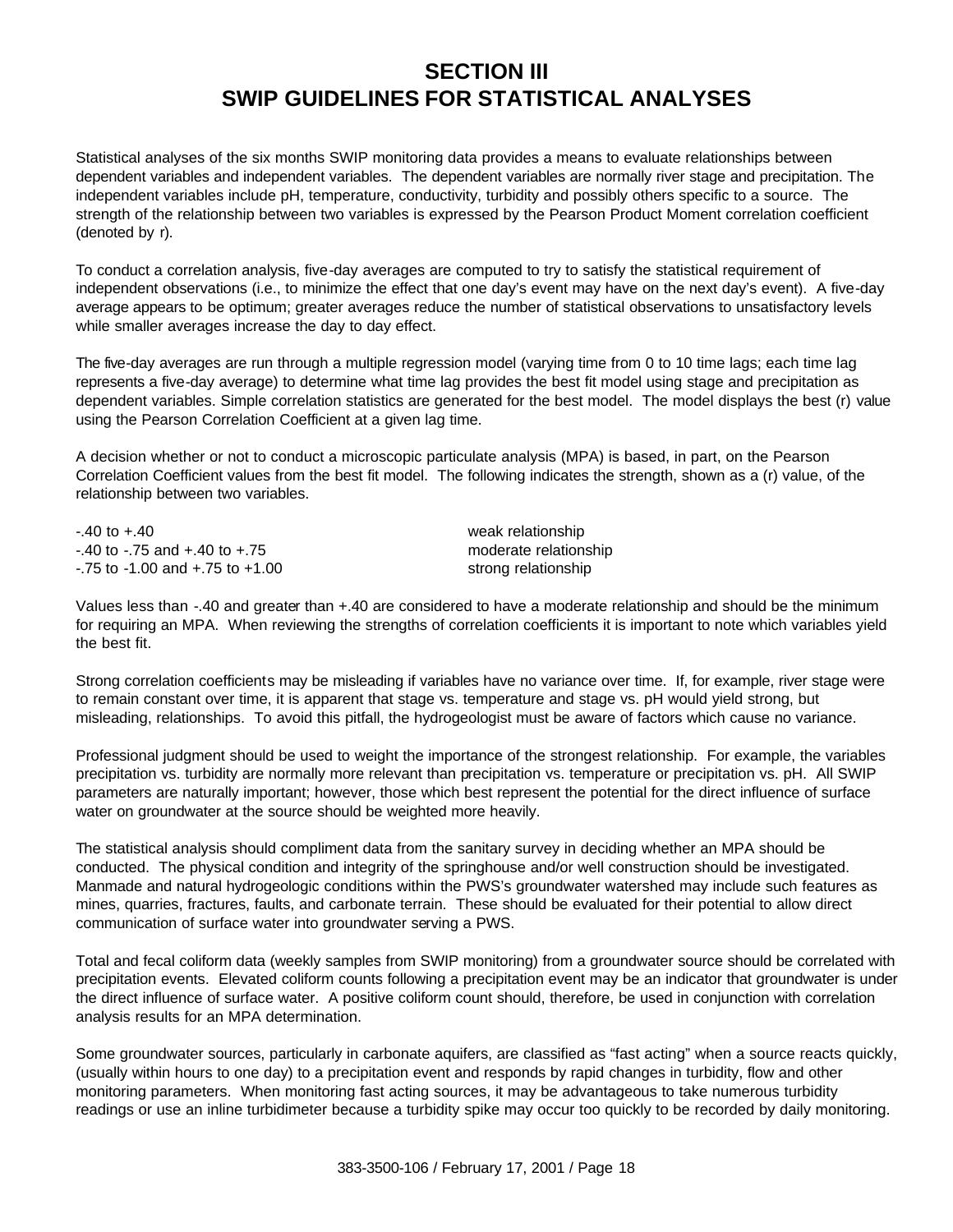Special attention to monitoring should occur before, during, and following a precipitation event, taking care to record all pertinent variables at a frequency compatible with changes in water quality over time.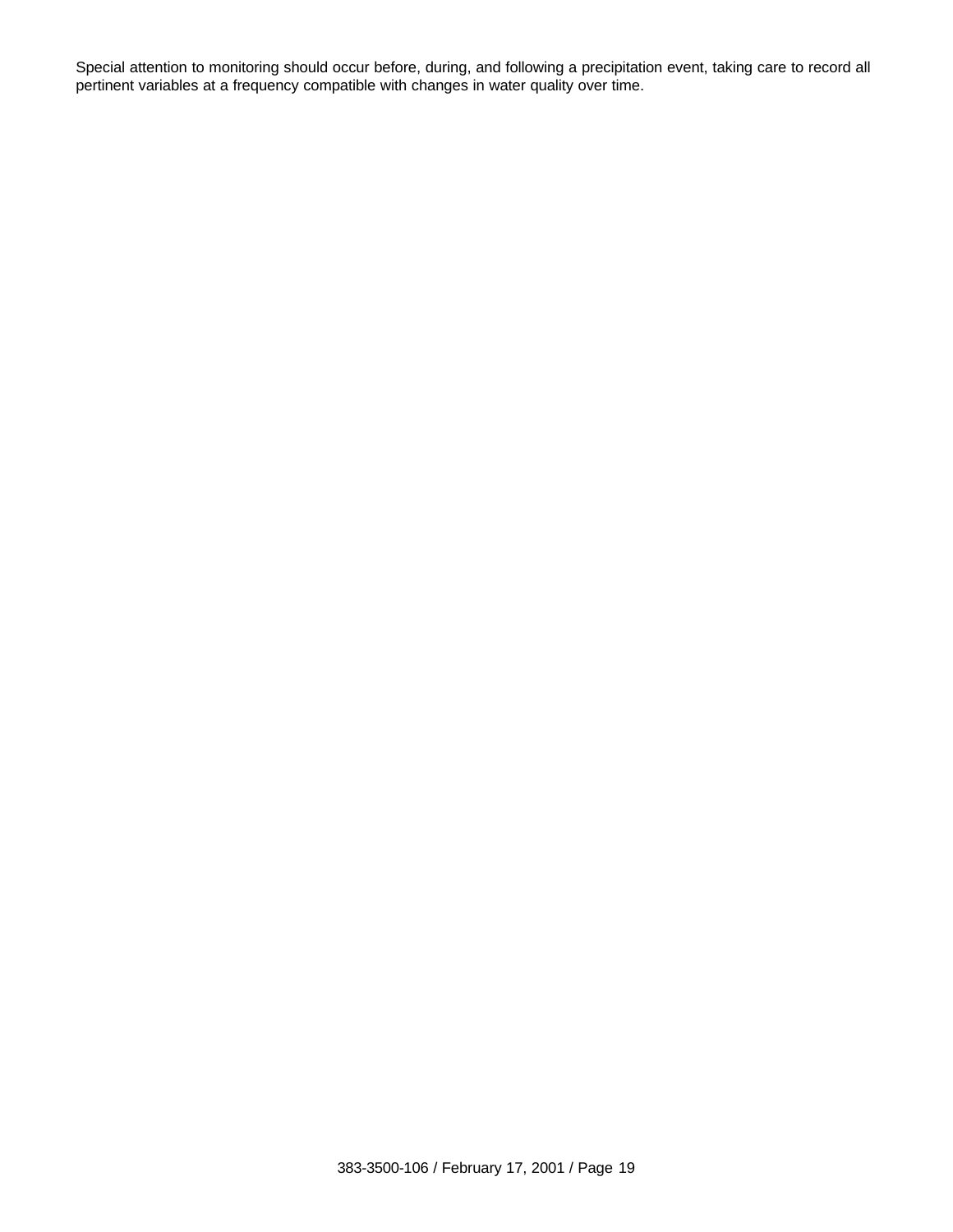### **SECTION IV INTERPRETING THE MICROSCOPIC PARTICULATE ANALYSIS**

### **INTRODUCTION**

The Microscopic Particulate Analysis (MPA) involves the identification, sizing and population estimates of microorganisms and organic or inorganic debris found in water. If applied properly, the analysis is an excellent tool for assisting an evaluator in identifying groundwater systems that are potentially under the direct influence of surface water. To initiate an MPA, at least two samples should be collected at different times of the year, each representing periods of contrasting weather events: one following, a period of heavy rainfall and one after an extended period of little or no rainfall. The samples are collected by passing water through a cartridge filter with an effective pore size of one micrometer (um). In the laboratory, organisms and particles trapped on the cartridge filter are washed from the filter, concentrated to a small volume, and observed at 100 to 1,000 magnification using light microscopy. The MPA can also be used to assess the effectiveness of a surface water treatment plant in removing *Giardia* cysts and cyst-sized material.

In assessing whether or not a groundwater source is under the direct influence of surface water, an evaluator should conduct an on-site survey of the groundwater collection system as well as the recharge area adjacent to the source. The evaluator uses a multitude of information to establish a source classification, including:

- a systematic construction evaluation and sanitary survey of the groundwater collection system.
- historical water quality data from the source during a specific six month time period, including, but not limited to, turbidity, pH levels, specific conductance (or total dissolved solids), temperature and total and/or fecal coliform counts.
- correlations of water quality fluctuations with localized climatic conditions such as precipitation events and possibly river stage or flow. This correlation is also used in timing the MPA sample collection.
- aquifer characteristics and direction of groundwater flow
- results of the Microscopic Particulate Analysis.

The laboratory analysis is therefore only one component of an evaluator's classification system and should not be the sole determinant of surface water influences on groundwater sources. In most cases, microscopic analysis of a groundwater source will be a helpful tool in supporting observations made during a site investigation of the source.

#### **TECHNIQUE**

DEP, Bureau of Laboratories, employs two experienced microbiologists who have analyzed numerous MPA samples collected from a variety of surface water and groundwater sources. The MPA assessments are *not restricted* by limited experience, and all samples are analyzed from a perspective with a consistent point of reference for scoring the categories.

To maintain consistency from one groundwater source to another, laboratory staff remove a sub-sample representing 100 gallons from the sample. As a result, the *total number* of gallons collected in samples from each site does not require standardization. The microscopist always examines the standard 100 gallon sub-sample for particle identification and quantification.

One focus of the MPA is the identification and confirmation of *Giardia* cysts. The *Giardia organism*, a common intestinal parasite in humans, is recovered in the cyst form from *high-volume* water samples. The microscopist uses an immunofluorescent technique to assist in locating the cysts among the debris in the samples. The microscopist verifies proper cyst identification with light microscopy to confirm at least 2 of the 3 internal structures. *Giardia* cysts are considered viable unless they have been properly disinfected.

#### **CATEGORIZATION**

Not all of the particles and organisms in a MPA sample are identified and sized. Specific categories have been selected for these observations because they contribute more pertinent information about the susceptibility of a groundwater source. The general significance of each category is described below: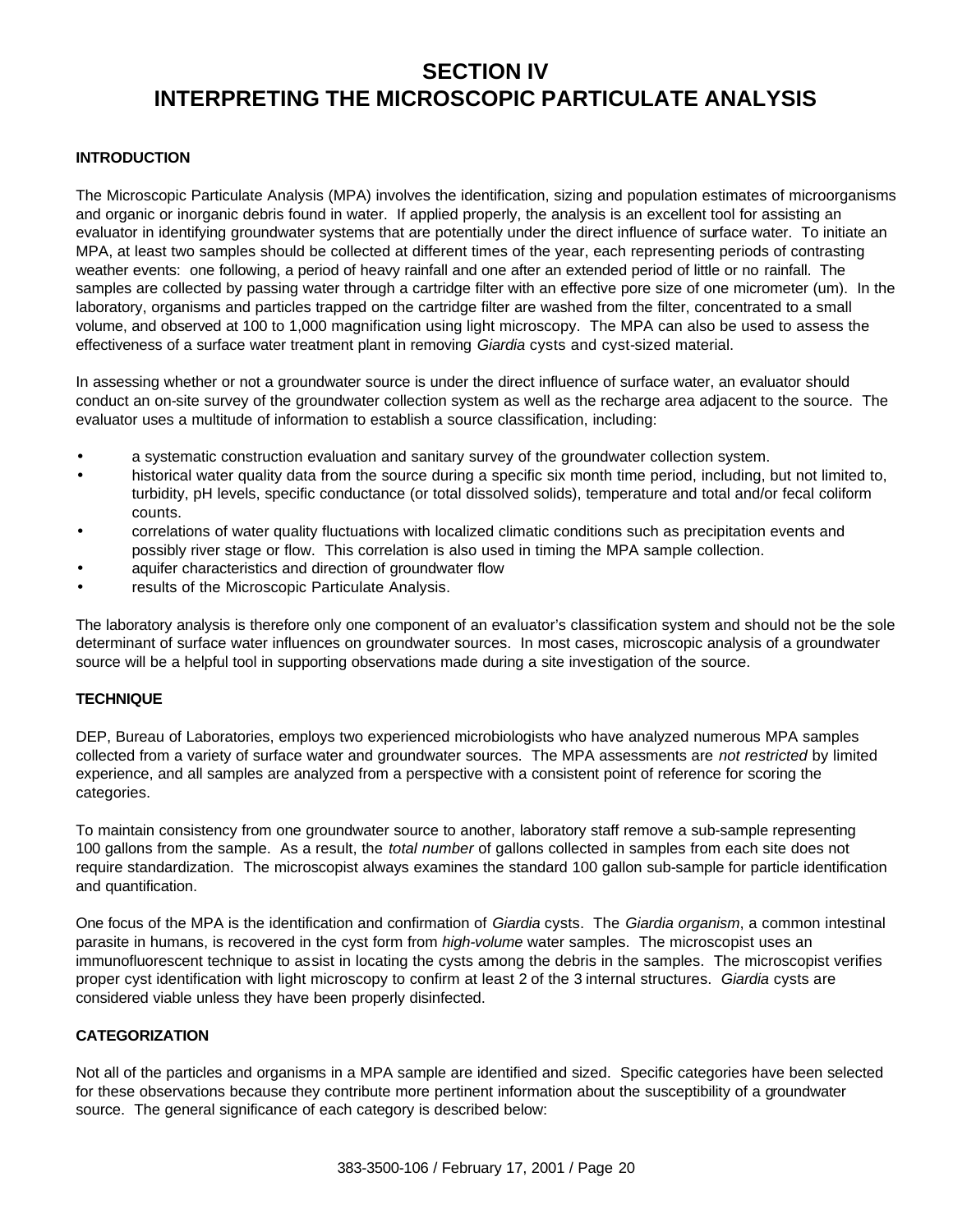*Sediment and Amorphous Debri*s**.** Includes all particulate matter in a sample, including pieces of silica, decaying vegetation, microorganisms and unrecognizable debris with a wide size range. Since this material is non-specific and ubiquitous in all water sources, it is not a good indicator of direct surface water contamination.

*Rotifers.* Microscopic organisms (70 to 500 um) that occur in a variety of habitats and require food sources originating in surface water. Generally, rotifers are good indicators of surface water influence, but a few species do not require light or have nutritional requirements that may be satisfied by food sources other than those associated with surface water. Therefore, some species may not be good indicators.

*Crustaceans.* Large microorganisms ranging in size from 250 um to greater than 500 um, with eggs from 50 to 150 um in size. Since they live in many types of surface water sources, they are good indicator organisms.

*Insects/Insect Parts.* This category includes insects, insect parts, larvae and eggs. Since many insects live in or near surface water, they can be evidence of direct surface water contamination, especially those that spend a portion of their life cycle in water.

*Diatoms*. A particular type of algae that contain silica in their cell walls. Whereas diatoms with internal cellular material are a good indication of surface water contamination, those that are fossilized (silica skeletons) are not.

*Algae*. Comprises a large group of microorganisms with a variety of sizes and shapes. Only photosynthesizing algae with chlorophyll-containing cells (i.e. those found in water exposed to sunlight and the atmosphere) are considered good indicator organisms of surface water contamination.

*Coccidian Oocysts***.** Host-specific parasites found in humans, animals and fish, including *Cryptosporidium* oocysts. They range in size from less than 1 to 30 um and are excellent indicator organisms.

*Cellular Plant Debris***.** These are pieces of vegetation characteristic of undigested feces of some *Giardia* hosts, such as beavers or muskrats. When distinguished from root material and fungi, plant debris is an excellent indicator organism of surface water influence.

*Giardia***.** This protozoan ranges in size from 6 to 19 um. The organism is transmitted by beavers, muskrats, dogs, humans and other mammals. In the cyst form, the organism is fairly resistant to environmental conditions and disinfectants. *Giardia* cysts are excellent indicators of surface water influence.

### **SCORING**

After preparing a slide of the 100 gallon sub-sample, laboratory staff identify and quantify the bio-indicators. The number of organisms found within each appropriate category is then compared to Table 1. The category is assigned one of five concentration codes ranging from "extremely heavy" (EH) to "not found" (NF). In Table 2, the code is matched with the indicator organism group, resulting in an assigned numerical value. The values for the organism groups are added together, resulting in a presence or absence rating as follows:

| Total of All Values (from Table 2) | Rating            |
|------------------------------------|-------------------|
| 10 or more<br>9 or less            | Present<br>Absent |
|                                    |                   |

### **CLASSIFYING A SOURCE**

The laboratory's "Surface Water Identification Report" (Figure 1) is made available to the water supplier along with all appropriate analysis of construction, hydrogeologic and water quality data. Referring to the laboratory report form, note that *when the total values of all surface water indicator organisms equal 10 or more, a check mark is made under the present column, and conversely when indicators are assigned a value of 9 or less, a check mark is made under the absent column.* The presence of surface water indicators can help support conclusions the source is susceptible to direct surface water influence, but *only* if other source location data supports the vulnerability assessment.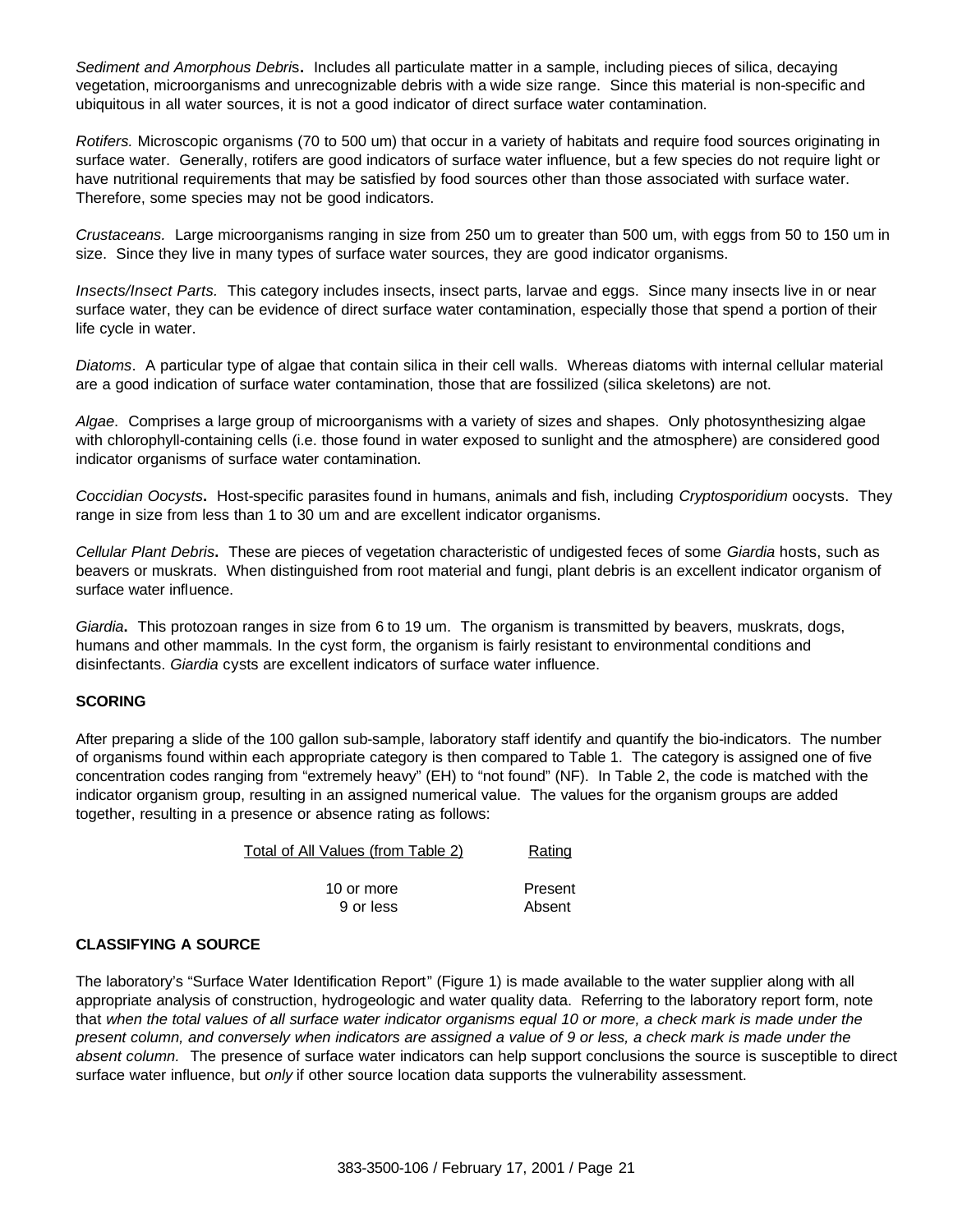In summary, the Microscopic Particulate Analysis for surface water identification proceeds as follows:

- 1. Compare source water quality data to climatological events and decide when (if at all) the source is most vulnerable to surface water contamination.
- 2. Collect at least one sample after a period of heavy rainfall, using the water quality data to determine source response to precipitation or river flow fluctuations; and collect at least one other sample after an extended period of little or no rainfall.
- 3. From the sample, laboratory staff prepare a 100 gallon sub-sample and count the number of surface water bio-indicators in specific organism categories.
- 4. Based on the count within each category, one of five concentration codes is chosen, ranging from "extremely heavy" (EH) to "not found" (NF). Refer to Table 1.
- 5. Using the codes, a numerical value is determined for each of the organism categories. Refer to Table 2.
- 6. If the values from Table 2 total 10 or more, then the category is check-marked under the "present" column on the Surface Water Identification Report (refer to Figure 1). If the values total 9 or less, then the category is check-marked under the "absent'' column.
- 7. One or more categories marked as "present" suggest that the source is under the direct influence of surface water.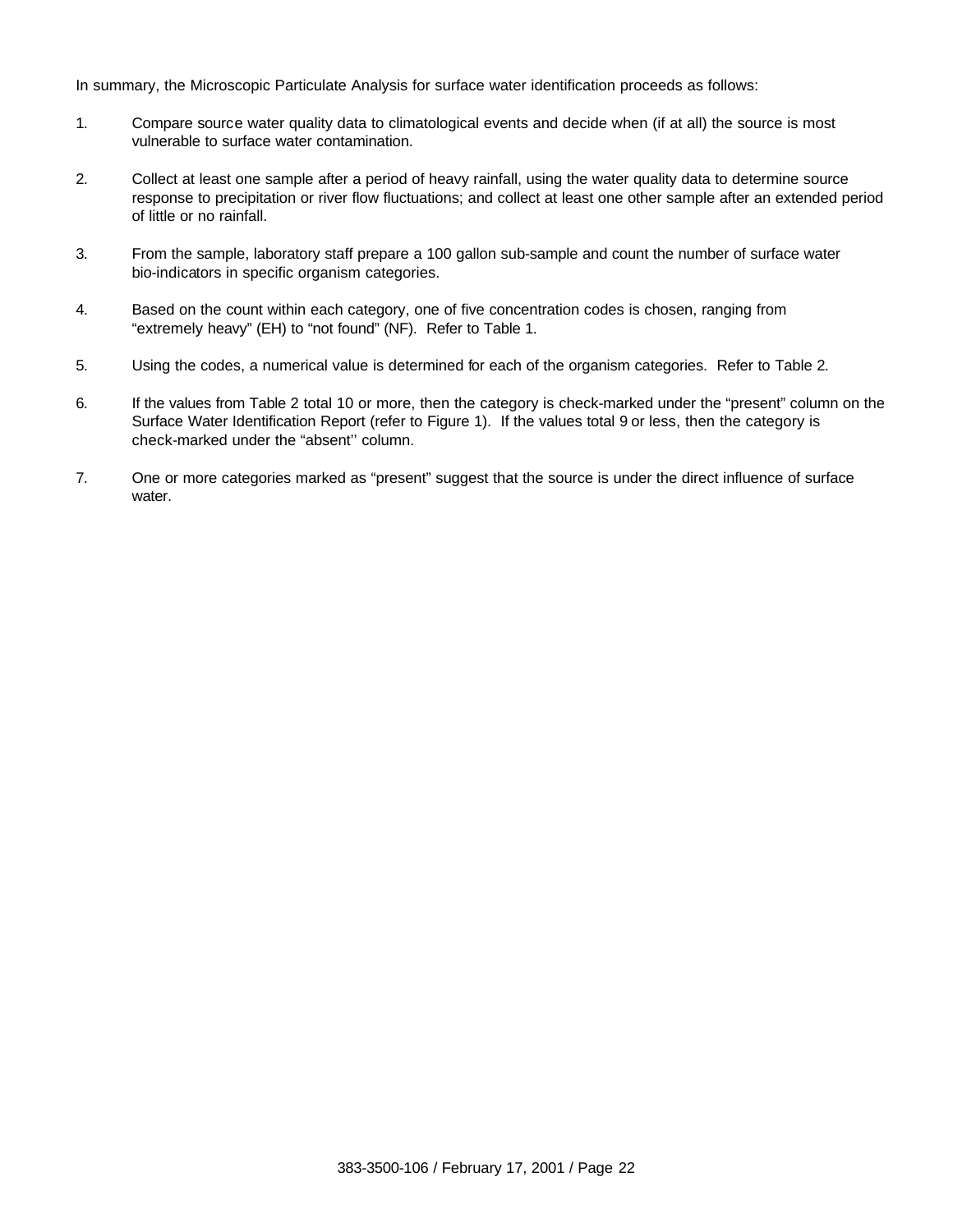### **Table 1 Numerical Range of Each Bio-Indicator Based on Numbers Counted per 100 Gallons Filtered Water <sup>1</sup>**

| Indicators of<br>Surface Water | $EH^2$ | Н      | М         | R        | <b>NS</b> |
|--------------------------------|--------|--------|-----------|----------|-----------|
| Giardia <sup>1</sup>           | >30    | 16-30  | $6 - 15$  | $1 - 5$  |           |
| Coccidia <sup>1</sup>          | >30    | 16-30  | $6 - 15$  | $1 - 5$  |           |
| <b>Diatoms</b>                 | >150   | 41-149 | $11 - 40$ | $6 - 10$ | $0 - 5$   |
| Other Algae                    | >300   | 96-299 | 21-95     | $6 - 20$ | $0 - 5$   |
| Insect/Crustacea               | >100   | 31-99  | 16-30     | $1 - 15$ | 0         |
| <b>Rotifers</b>                | >150   | 61-149 | $21 - 60$ | $1 - 25$ |           |
| <b>Plant Debris</b>            | >200   | 71-200 | 26-70     | $1 - 25$ |           |

1. If *Giardia* cysts or other coccidia are found in any sample, irrespective of volume, score as above.

H - heavy R - rare

2. Key = EH - extremely M - moderate NS - not significant

### **Table 2 Values Associated With Scoring of Bio-Indicators Present During MPA of Subsurface Water Sources**

|                            | Relative Risk Factor <sup>3</sup> |    |    |    |           |
|----------------------------|-----------------------------------|----|----|----|-----------|
| Indicators of              | EH <sup>2</sup>                   | н  | м  | R  | <b>NS</b> |
| Surface Water <sup>1</sup> |                                   |    |    |    |           |
| Giardia                    | 40                                | 30 | 25 | 20 |           |
| Coccidia                   | 35                                | 30 | 25 | 20 |           |
| <b>Diatoms</b>             | 16                                | 13 |    | 6  |           |
| Other Algae                | 14                                | 12 |    |    |           |
| Insect/Crustacea           | 9                                 |    | 5  | 3  |           |
| <b>Rotifers</b>            |                                   | 3  | ◠  |    |           |
| <b>Plant Debris</b>        | っ                                 | っ  |    |    |           |

- 1. According to EPA "Guidance Manual for Compliance with the Filtration and Disinfection Requirements for Public Water Systems Using Surface Water Sources", March 1991 ed.
- 2. Refer to Table 1 for range indicators counted per 100 gallons under 100x.

| $Key =$ | EH - extremely | M - moderate | NS - not significant |
|---------|----------------|--------------|----------------------|
|         | H - heavy      | R - rare     |                      |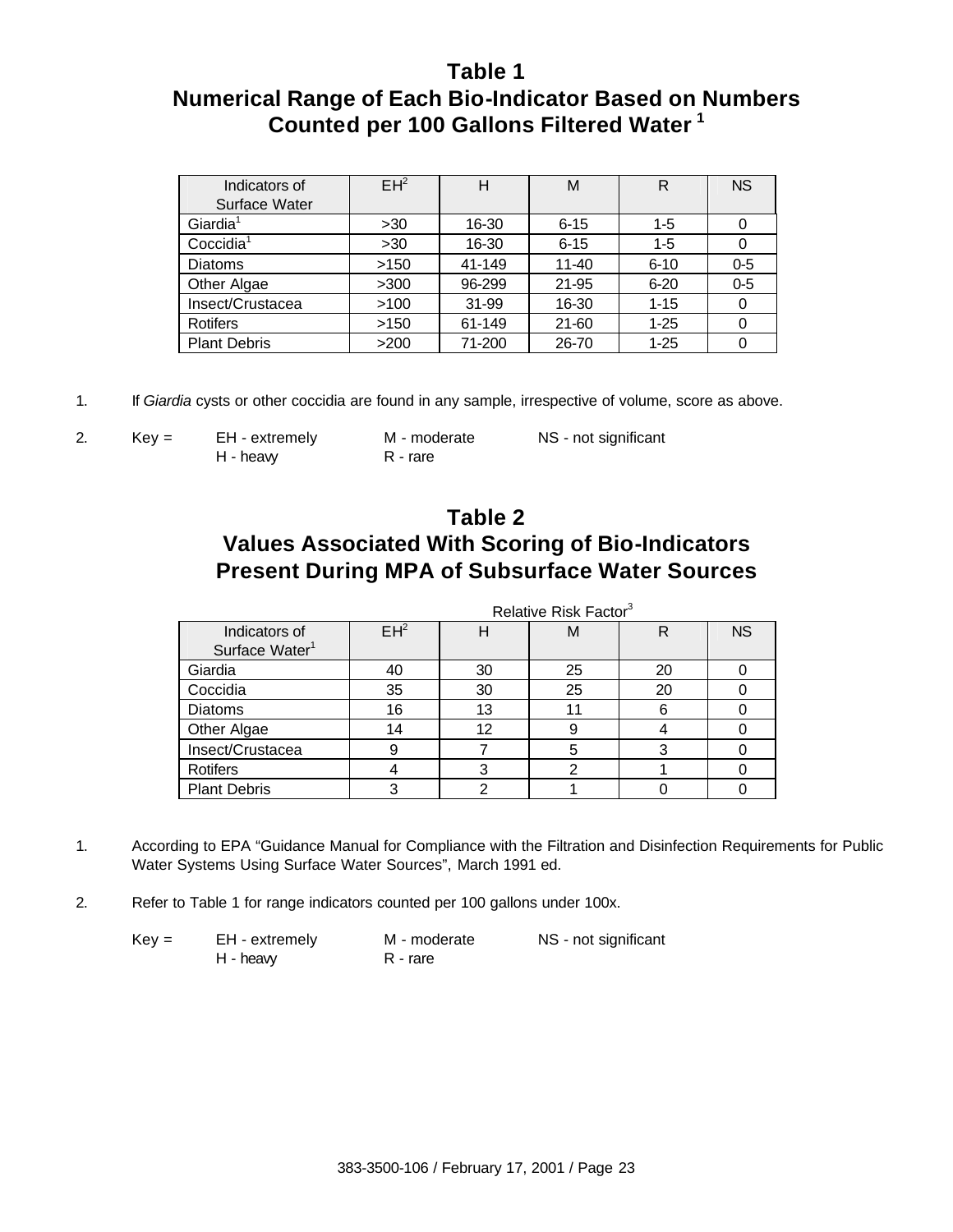### **FIGURE 1 SURFACE WATER IDENTIFICATION REPORT**

| Gallons Collected: <u>Collected:</u> Collection Collection Collection Collection Collection Collection Collection Collection Collection Collection Collection Collection Collection Collection Collection Collection Collection Col | Chlorine: <u>________________</u> |
|-------------------------------------------------------------------------------------------------------------------------------------------------------------------------------------------------------------------------------------|-----------------------------------|

#### Surface Water Indicators

| Indicators                   | Present | Absent |
|------------------------------|---------|--------|
| <b>Rotifers</b>              |         |        |
| Crustaceans                  |         |        |
| <b>Insects/Insect Parts</b>  |         |        |
| Diatoms (Living)             |         |        |
| Algae (Surface)              |         |        |
| <b>Coccidian Oocysts</b>     |         |        |
| <b>Cellular Plant Debris</b> |         |        |
| Giardia                      |         |        |
| <b>Dther</b>                 |         |        |

Comments:

Analyzed By: Date: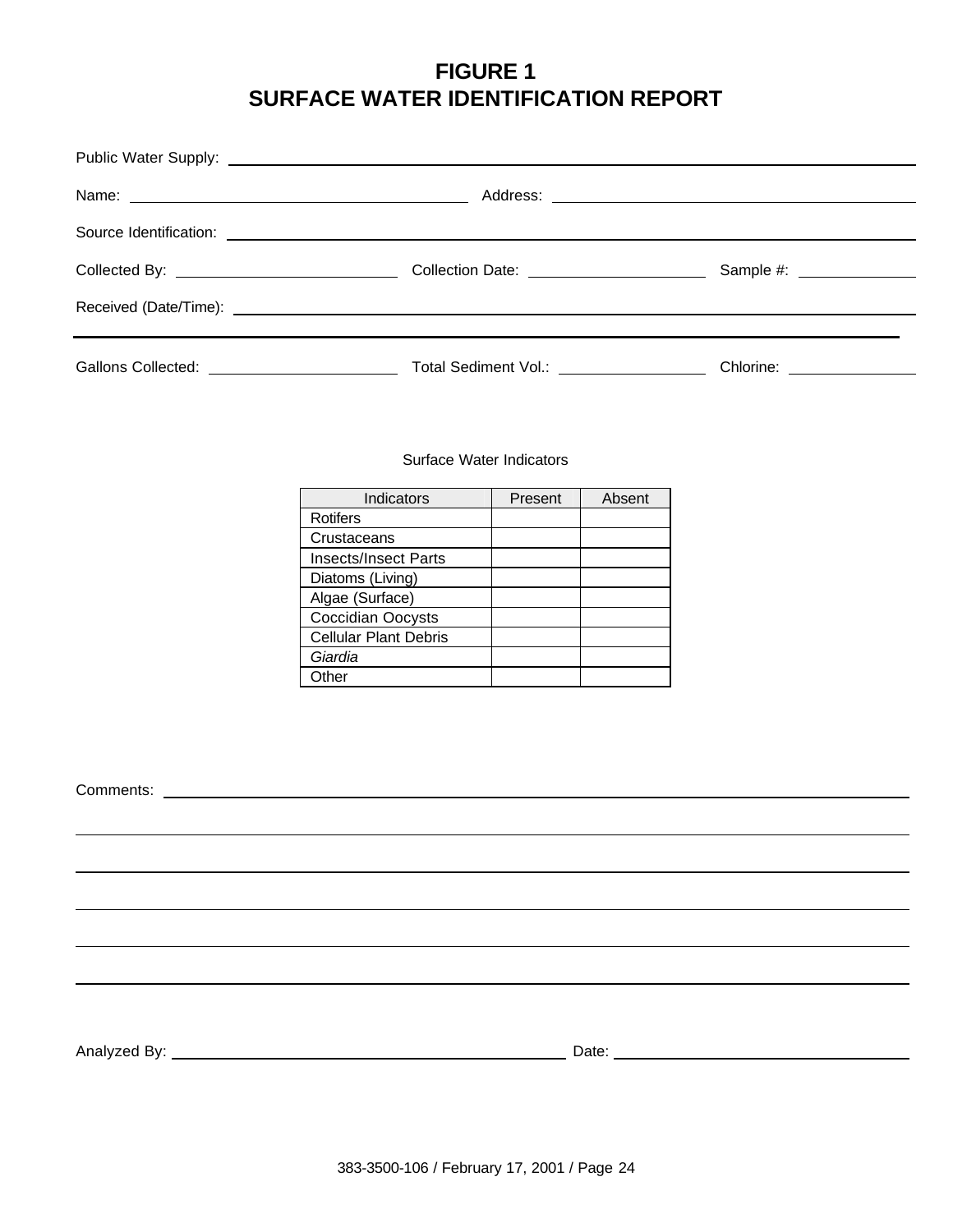### **SECTION V**

### **SURFACE WATER IDENTIFICATION PROTOCOL ENFORCEMENT GUIDANCE**

From the standpoint of enforcing the SWIP program, there are two major areas where enforcement action may be needed. Requiring a public water system to conduct the special monitoring to initially evaluate the source is the first hurdle. Upon evaluating the special monitoring results and determining the source is surface water influenced, the next step is to require the system to maintain a 2.5 mg/L chlorine residual (or DEP approved equivalent) at the entry point to the distribution system. A feasibility study which indicates how the system plans to comply with the Surface Water Treatment Rule also is required.

Water suppliers have up to one year to submit a feasibility study from the time DEP determines the source is directly influenced by surface water. The feasibility study must include a schedule for completion of one of two alternatives:

- 1) Permanent filtration treatment facilities, or
- 2) Abandonment of the unfiltered surface source.

For a system to abandon an unfiltered surface source, the system must provide one of the following:

- 1) Permanent interconnection with another water supplier,
- 2) Permanent treatment facilities utilizing groundwater as a source of supply, or
- 3) provision for adequate supply from existing sources.

Systems which propose to reconstruct a source determined to be under the influence of surface water may do so and may have that source reclassified as groundwater provided follow-up SWIP monitoring indicates the reconstructed source is no longer influenced by surface water. This follow-up SWIP monitoring may vary in length and parameters depending on the type of source and any previous SWIP monitoring results.

A system may complete the reconstruction before the feasibility study due date and not be required to submit a feasibility study, or a system may submit a feasibility study proposing reconstruction of the source to comply with the Chapter 109 Surface Water Treatment Rule requirements within 48 months. Although a system technically has 48 months to comply with the Surface Water Treatment Rule requirements, water suppliers should be encouraged to agree to the shortest schedule possible in case of unforeseen problems. Be sure to update the PADWIS inventory to reflect the change from a surface water source to a groundwater source.

While the Chapter 109 regulations allow a surface water system 48 months to comply with the Surface Water Treatment Rule requirements, the federal Surface Water Treatment Rule requires a surface source to comply within 18 months. EPA has agreed not to take action against those systems which are on schedule with DEP requirements (e.g., feasibility study submitted within one year, on schedule with time frames in feasibility study, compliance with Surface Water Treatment Rule requirements within 48 months), or those systems where DEP has issued an enforcement action for failure to comply with regulation or feasibility study deadlines.

For systems that admit or agree to be considered surface water influenced, documentation is needed from the water supplier as to why the water supplier believes the source is directly influenced by surface water before we allow a system to eliminate Surface Water Identification Protocol (SWIP) monitoring. This documentation should include information as to the degree of inherent risk as outlined on pages 3 and 4 of Section I entitled Surface Water Identification Protocol.

This documentation may include information on a spring, infiltration gallery, ranney well, crib intake, or wells with questionable hydrogeologic conditions as outlined in the Surface Water Identification Protocol. Suppliers unwilling to provide such documentation should be required to conduct the SWIP monitoring. In addition, documentation must be provided to the water supplier indicating the source has been reclassified as a surface water source based on information available to DEP. The standard appeal paragraph should be included with this notice.

Water suppliers should be initially notified when special source water monitoring, 2.5 mg/L chlorine residual, feasibility study, etc., is required. An example of a notification letter requiring special monitoring can be found in Attachment 1. An example of a notification letter informing the supplier to maintain a 2.5 mg/L chlorine residual and to submit a feasibility study can be found in Attachment 2.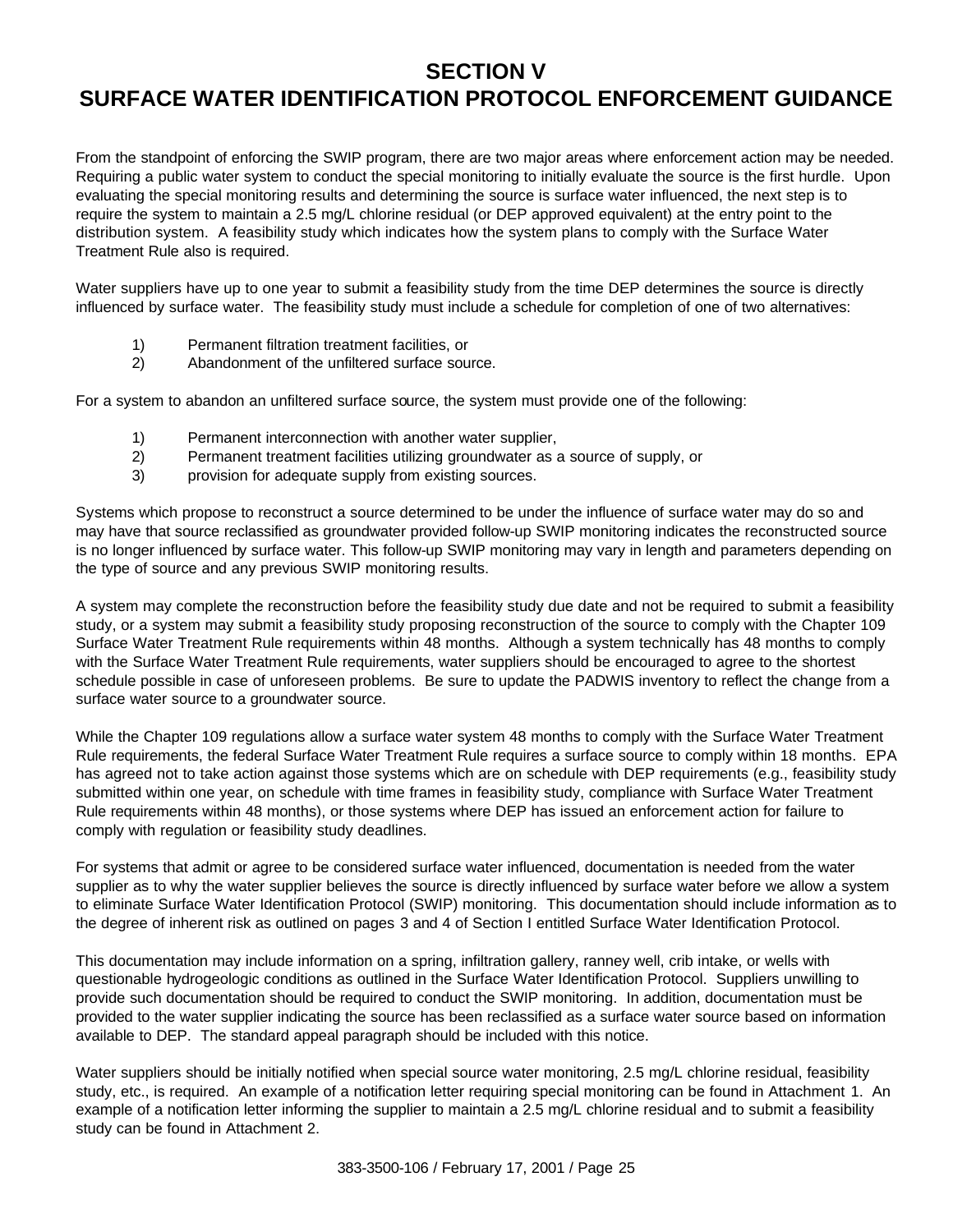For those instances where a system fails to conduct special monitoring or submit a feasibility study, examples of compliance orders can be found in Attachments 3 and 4.

Because of the concern that the required special monitoring and possible reclassification from groundwater to surface water may lead to a higher than normal level of appeals. Regulatory Counsel has recommended that *further enforcement actions beyond the initial monitoring request letter be prioritized between the regional program staff and the regional assistant counsel.*

The Division of Drinking Water Management agrees with this recommendation. Therefore, be sure to consult with your assistant counsel *before* issuance of any SWIP notification letters and/or compliance orders which may be appealable. It also is recommended that all correspondence regarding SWIP be sent to the system via certified mail. Each of these documents may be customized to fit the particular circumstances surrounding the incident. Portions of the documents may indicate specific information to insert, or that a particular paragraph is optional.

It is recommended that the initial notification letters be signed and sent by the regional hydrogeologists, *after conferring with the sanitarian supervisor in the district where the system is located,* since they are most familiar with the technical aspects of the SWIP monitoring. In some instances, it may be more appropriate for the sanitarian supervisor, environmental protection compliance specialist or regional environmental protection manager to sign the initial notification letter.

If a system fails to comply with the SWIP requirements, a request for enforcement action (such as a compliance order, consent order and agreement, etc.) should be referred to the regional environmental protection compliance specialist for follow up. Any additional actions beyond the initial notification letter should be coordinated between the sanitarian supervisor, regional hydrogeologist, environmental protection compliance specialist, and the regional environmental protection manager. Again, compliance orders will need attorney pre-approval, although the time for approval should be decreased by using the attached compliance order formats.

Suppliers that fail to comply with a compliance order to conduct monitoring or submit a feasibility study should be handled in a similar manner as systems which have failed to comply with orders in the past. Civil penalties and/or a petition to enforce in Commonwealth Court may be enacted.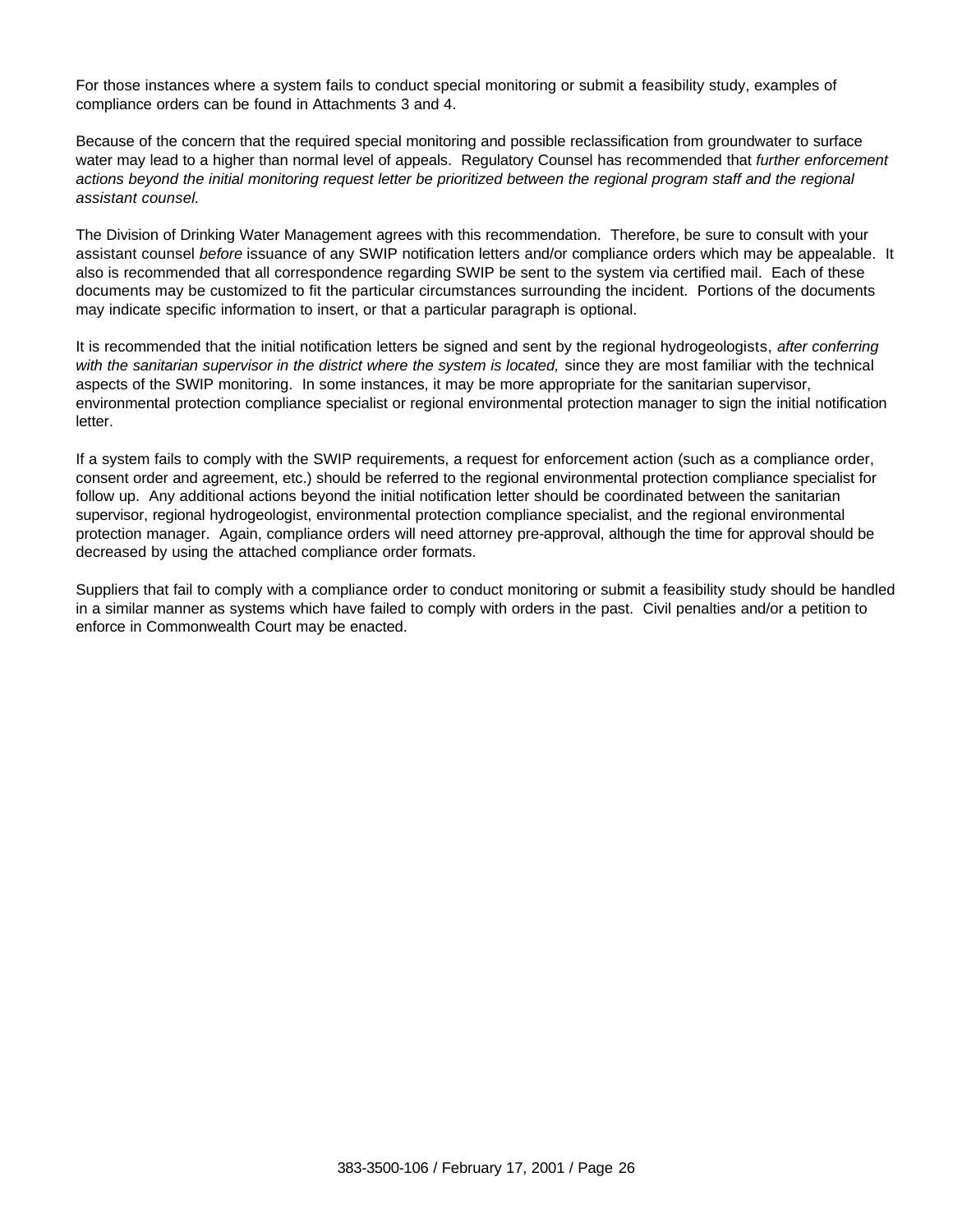#### [PWS Name and Address]

Dear :

The Surface Water Treatment Rule requires that the Department of Environmental Protection (DEP) evaluate all groundwater sources serving public water systems for the direct influence of surface water on those sources. Direct influence occurs when a groundwater source is susceptible to contamination by pathogenic protozoans.

The evaluation of the state's groundwater sources is a process involving several steps. Certain sources are considered protected from potential health hazards while other sources are considered questionable based upon the source depth, geology, construction and type of source. Your source, (source name), is questionable for direct influence of surface water. Therefore, you are required to conduct special monitoring in accordance with 721 .7(J) of the Pennsylvania Safe Drinking Water Act, and Section 109.302 of DEP's rules and regulations.

The results of this monitoring will be used to evaluate the relationship of the source quality to climatic and surface water conditions. If a relationship is indicated by the source evaluation and/or the water quality monitoring, DEP will conduct sampling of the source to perform a microscopic particulate analysis. A final determination of the potential for the direct influence of surface water on the source will be made based upon all available information. If the source is under the direct influence of surface water, the supplier will need to correct any deficiencies in the source or will be required to meet the treatment requirements for a surface water source .

Any person aggrieved by this action may appeal, pursuant to Section 4 of the Environmental Hearing Board Act, 35 P.S. Section 7514, and the Administrative Agency Law, 2 Pa. C.S. Chapter 5A, to the Environmental Hearing Board, Second Floor, Rachel Carson State Office Building, 400 Market Street, P.O. Box 8457, Harrisburg, PA 17105-8457, 717-787-3483. TDD users may contact the Board through the Pennsylvania Relay Service, 800-654-5984. Appeals must be filed with the Environmental Hearing Board within 30 days of receipt of written notice of this action unless the appropriate statute provides a different time period. Copies of the appeal form and the Board's rules of practice and procedure may be obtained from the Board. The appeal form and the Board's rules of practice and procedure are also available in Braille or on audiotape from the Secretary to the Board at 717-787-3483. This paragraph does not, in and of itself, create any right of appeal beyond that permitted by applicable statutes and decisional law.

A plan detailing this monitoring must be submitted to the (regional office) by (30 days) for revision and/or approval.

If you have any questions, please contact me at the above address or telephone number.

Sincerely,

Regional Manager Bureau of Water Supply Management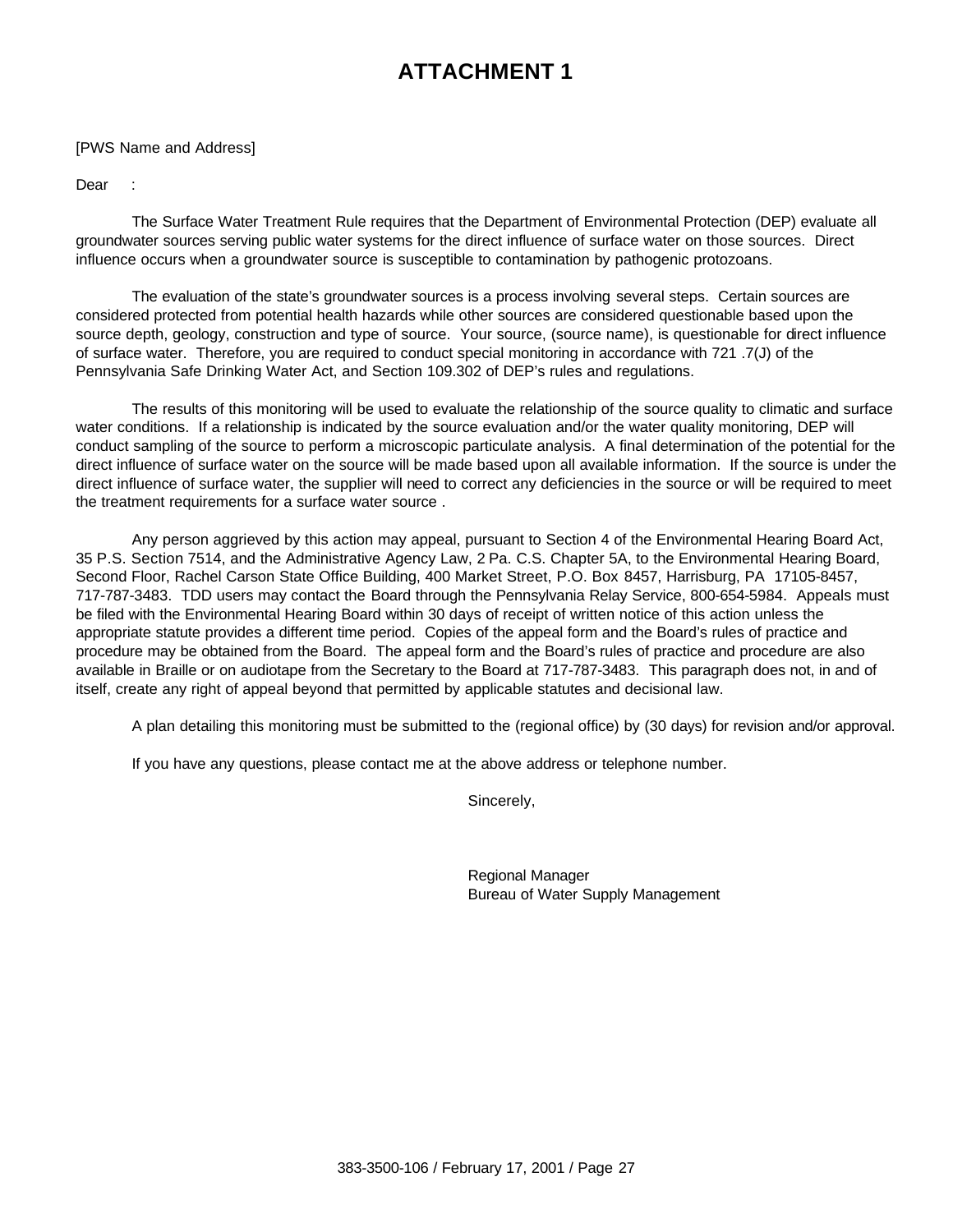#### **CERTIFIED MAIL** #

#### [Name and address]

Re: Groundwater Source Under the Direct Influence of Surface Water PWSID [ ]

Dear :

Based on the results of the special monitoring conducted at [source(s) name] during the period of [date] through [date] [add any other supporting data], the Department of Environmental Protection (DEP) has determined that [source(s)] name] is under the direct influence of surface water. The following lists the basis of this determination:

[List criteria used to make influence of surface water determination]

Because [source(s) name] has been determined to be influenced by surface water, [name of system] is required, under §109.02(c)(1)(vi), to maintain a minimum residual concentration of 2.5 mg/L free chlorine (or its equivalent as approved by DEP) in the water delivered to the distribution system prior to the first customer.

In addition, [name of system] is required to submit to DEP by [date] a feasibility study which must specify the means by which [name of system] will comply with the requirement under §109.202(c)(1)(vi) to provide continuous filtration and disinfection of [name of source(s)] by [date 48 months after surface water influence determination].

Any person aggrieved by this action may appeal, pursuant to Section 4 of the Environmental Hearing Board Act, 35 P.S. Section 7514, and the Administrative Agency Law, 2 Pa.C.S. Chapter 5A, to the Environmental Hearing Board, Second Floor, Rachel Carson State Office Building, 400 Market Street, P.O. Box 8457, Harrisburg, PA 17105-8457, 717-787-3483. TDD users may contact the Board through the Pennsylvania Relay Service, 800-654-5984. Appeals must be filed with the Environmental Hearing Board within 30 days of receipt of written notice of this action unless the appropriate statute provides a different time period. Copies of the appeal form and the Board's rules of practice and procedure may be obtained from the Board. The appeal form and the Board's rules of practice and procedure are also available in Braille or on audiotape from the Secretary to the Board at 717-787-3483. This paragraph does not, in and of itself, create any right of appeal beyond that permitted by applicable statutes and decisional law.

[Prior to submission of a feasibility study, DEP may require special performance monitoring. The parameters to be monitored may be based on the results of the previous six months special monitoring and/or microscopic particulate analysis (MPA) results.]

Should you have any questions, please contact me at the above address or telephone number.

Sincerely,

Regional Hydrogeologist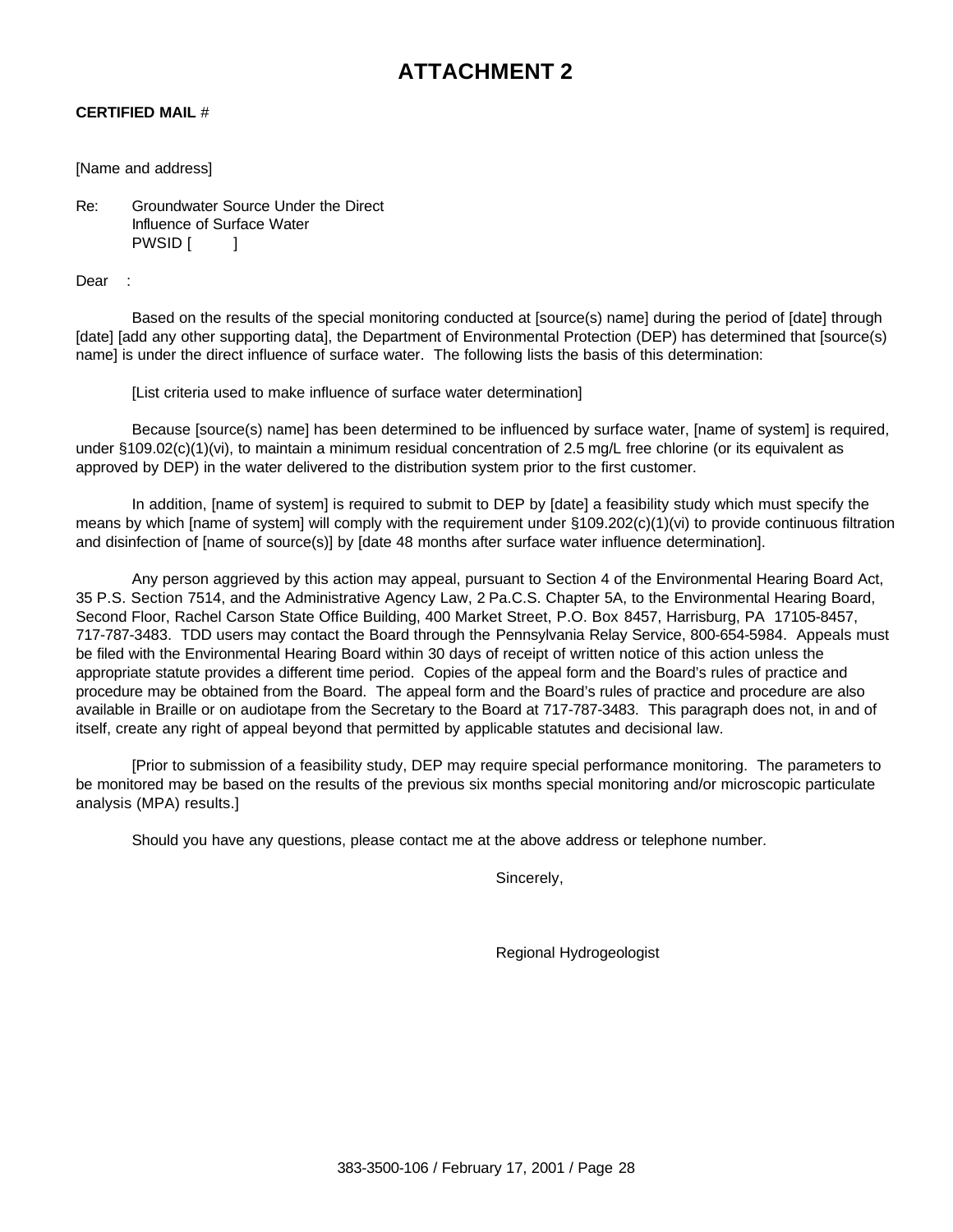### **Commonwealth of Pennsylvania Department of Environmental Protection**

In the Matter of:

| [supplier]<br>[address]<br>[PWSID] | . . | Violation of the Pennsylvania Safe<br>Drinking Water Act and Regulations<br>Regarding Monitoring to Evaluate the<br>Direct Influence of Surface Water |
|------------------------------------|-----|-------------------------------------------------------------------------------------------------------------------------------------------------------|
|                                    |     | Upon a Source of Supply                                                                                                                               |

#### **Compliance Order**

NOW, this [date] This is a commonwealth of Pennsylvania, Department of Environmental

Protection (Department ) makes and determines the following Findings of Fact and enters the following Order:

#### **FINDINGS**

1. The Department is the executive agency with the duty and authority to administer and enforce, *inter alia,*  the Pennsylvania Safe Drinking Water Act of May 1, 1994, P.L. 206, 35 P.S. §721.1 *et seq.* ("Safe Drinking Water Act"); Section 1917-A of the Administrative Code, Act of April 9, 1929, P.L. 177, *as amended,* 71 P.S. §510-17 ("Administrative Code"), and the Rules and Regulations promulgated pursuant thereto.

2. [supplier] ("[short title]") is a [type of business]

3. [short title] is a "person" and a "public water supplier" as those terms are defined by Section 3 of the Safe Drinking Water Act, 35 P.S. §721.3. and Section 109.1 of the Safe Drinking Water Regulations, 25 Pa. Code §109.1.

4. [short title] owns and operates a "community water system", as that term is defined by Section 3 of the Safe Drinking Water Act, 35 P.S. §721.3, pursuant to Public Water Supply Permit Number [public water supply permit number].

5. The community water system owned and operated by [short title] consists of [type of facilities] facilities, which serve a population of approximately [number of people served] individuals year-round. The system uses [type of sources] sources of water, including [name(s) of all sources] .

6. Section 109.302(g) of the Safe Drinking Water Regulations, 25 Pa. Code §109.302(g), provides that to enable the Department to determine if a public water supplier is using a source directly influenced by surface water, the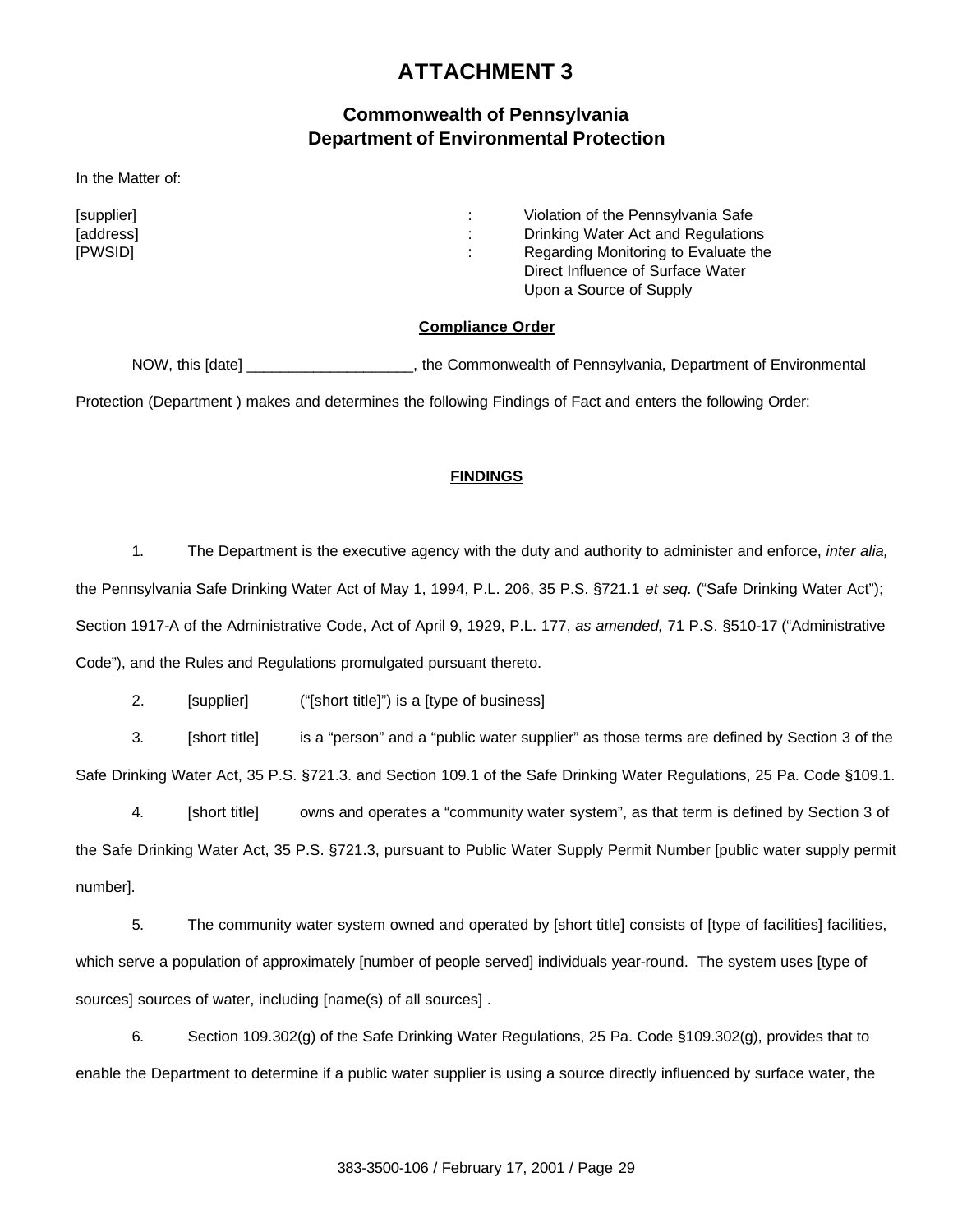Department may require a public water supplier to conduct monitoring to evaluate the direct influence of surface water upon the source of the supply .

[ ]. On [date notification letter received], [short title] received notification from the Department to commence special monitoring at [source(s)] in accordance with Section 109.302 of the Department's Rules and Regulations.

[ ]. As of the date of this Compliance Order, [short title] has failed and continues to fail to submit a monitoring plan to the Department for approval.

[ ]. As of the date of this Compliance Order, [short title] has failed and continues to fail to conduct special monitoring in accordance with Section 109.302 of the Department's Rules and Regulations.

#### **ORDER**

NOW, THEREFORE, pursuant to its authority under Sections 5 and 12 of the Safe Drinking Water Act, 35 P.S. §§721.5, 721.12, and Section 1917-A of the Administrative Code, 71 P.S. §510-17, the Commonwealth of Pennsylvania, Department of Environmental Protection hereby enters the following order:

[Short title] shall undertake the following acts on the following schedule in order to achieve compliance with the requirements of the Pennsylvania Safe Drinking Water Act and Regulations:

[ ]. Within 30 days receipt of this Order, [short title] shall submit to the Department for approval a monitoring plan for [all source name(s)] to:

Regional Hydrogeologist Bureau of Water Supply Management [office name] Regional Office [address]

[ ]. Upon Department approval of the monitoring plan, [short title] shall commence monitoring to evaluate the direct influence of surface water upon the [name(s) of all source(s)]. Monitoring shall be conducted for a minimum of six months to include both wet and dry periods of the year. Samples shall be taken from the collection facilities of raw water before treatment, and measurements shall include the following:

- 1. Daily field measurement of temperature, pH, specific conductance and turbidity.
- 2. Daily measurement of water level, or flow, and precipitation necessary to establish climatic conditions.
- 3. Weekly measurements for total coliform.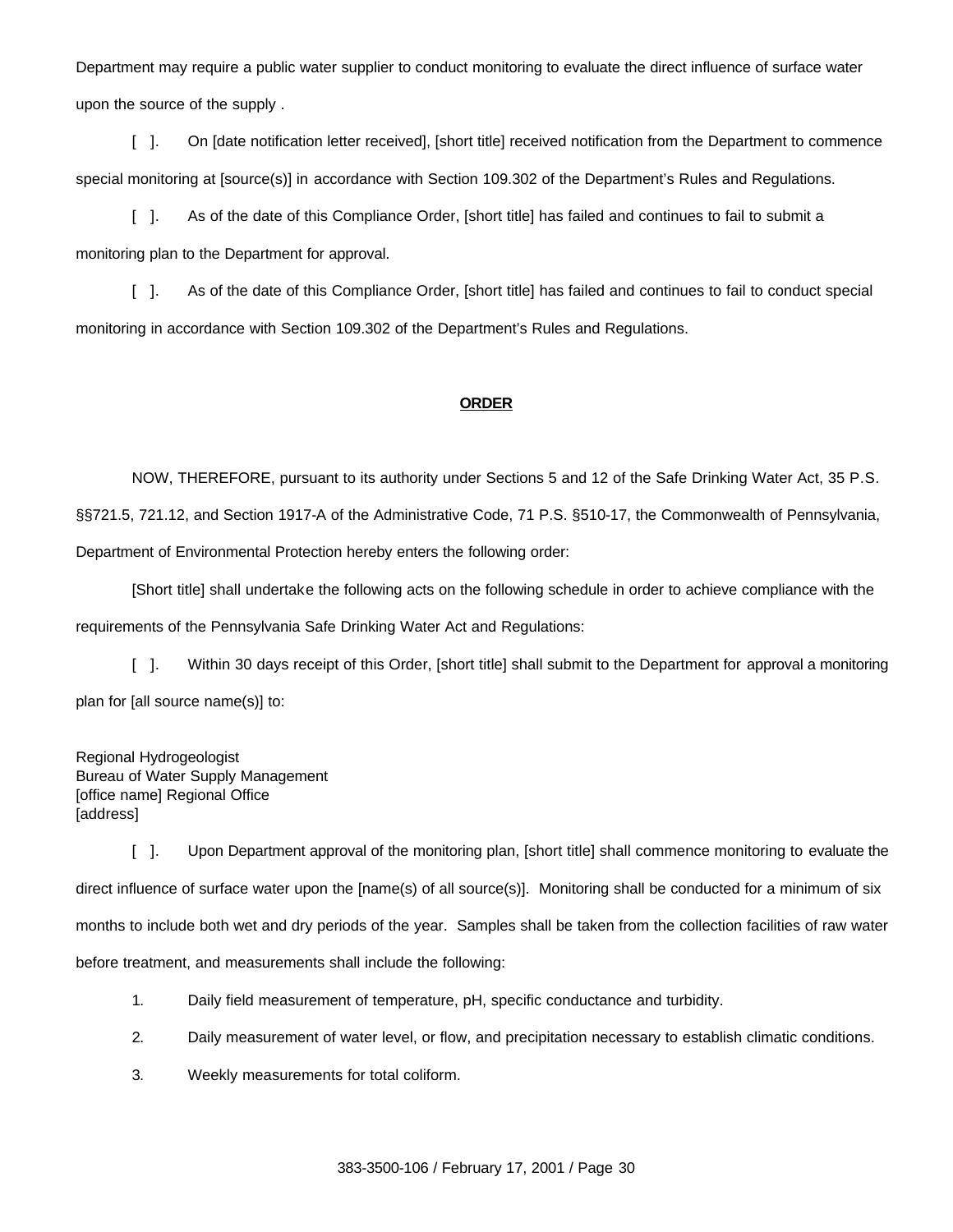4. [Other measurements as required by the department to evaluate the direct influence of surface water

upon the source of the supply].

[ ]. Upon Department approval of the monitoring plan, [short title] shall commence to submit monthly

monitoring results to the regional hydrogeologist at the address in Paragraph B. Monthly monitoring results shall be

submitted to the Department within 10 days following the end of the month in which the monitoring was performed.

Any person aggrieved by this action may appeal, pursuant to Section 4 of the Environmental Hearing Board Act, 35 P.S. Section 7514, and the Administrative Agency Law, 2 Pa. C.S. Chapter 5A, to the Environmental Hearing Board, Second Floor, Rachel Carson State Office Building, 400 Market Street, P.O. Box 8457, Harrisburg, PA 17105-8457, (717) 787-3483. TDD users may contact the Board through the Pennsylvania Relay Service, (800) 654-5984. Appeals must be filed with the Environmental Hearing Board within 30 days of receipt of the written notice of this action unless the appropriate statute provides a different time period. Copies of the appeal form and the Board's rules of practice and procedure may be obtained from the Board. The appeal form and the Board's rules of practice and procedure are also available in braille or on audiotape from the Secretary to the Board at (717) 787-3483. This paragraph does not, in and of itself, create any right of appeal beyond that permitted by applicable statutes and decisional law.

> FOR THE COMMONWEALTH OF PENNSYLVANIA, DEPARTMENT OF ENVIRONMENTAL PROTECTION:

\_\_\_\_\_\_\_\_\_\_\_\_\_\_\_\_\_\_\_\_\_\_\_\_\_\_\_\_\_\_ Regional Manager Bureau of Water Supply Management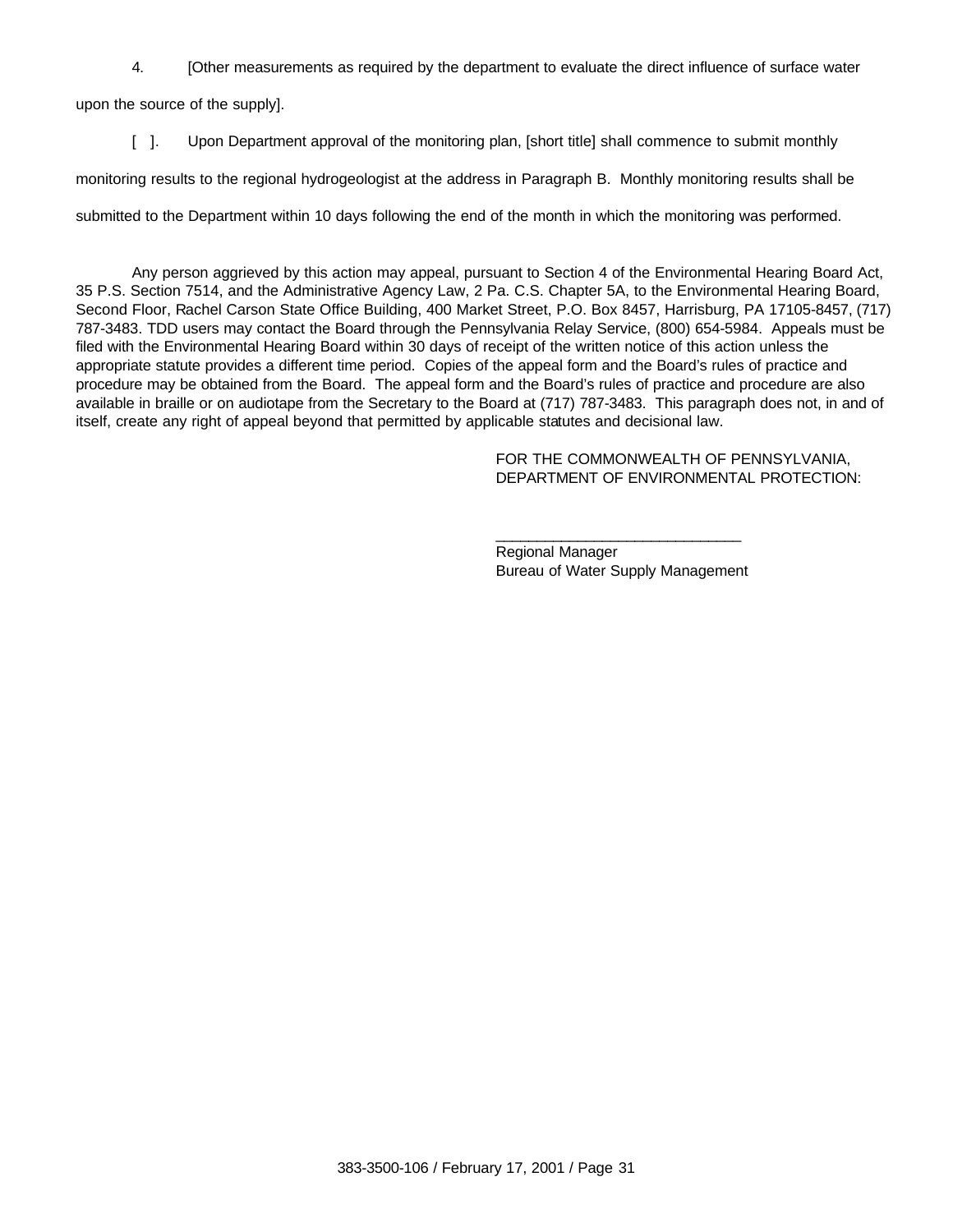### **Commonwealth of Pennsylvania Department of Environmental Protection**

In the Matter of:

[supplier] : Violation of the Pennsylvania Safe [address] [address] **(absolution in the contract of the contract of the contract of the contract of the contract of the contract of the contract of the contract of the contract of the contract of the contract of the contra** [PWSID] : Regarding Submittal, of Feasibility **Study** 

#### **Compliance Order**

NOW, this [date] \_\_\_\_\_\_\_\_\_\_\_\_, the Commonwealth of Pennsylvania, Department of Environmental Protection ("Department") makes and determines the following Findings of Fact and enters the following Order:

#### **FINDINGS**

1. The Department is the executive agency with the duty and authority to administer and enforce, *inter alia,*  the Pennsylvania Safe Drinking Water Act of May 1, 1994, P.L. 206, 35 P.S. §721.1 *et seq.* ("Safe Drinking Water Act"); Section 1917-A of the Administrative Code, Act of April 9, 1929, P.L. 177, *as amended,* 71 P.S. §510-17 ("Administrative Code"), and the Rules and Regulations promulgated pursuant thereto.

2. [supplier] ("[short title]") is a [type of business]

3. [short title] is a "person" and a "public water supplier" as those terms are defined by Section 3 of the Safe Drinking Water Act, 35 P.S. §721.3, and Section 109.1 of the Safe Drinking Water Regulations, 25 Pa. Code §109.1.

4. [short title] owns and operates a "community water system", as that term is defined by Section 3 of the Safe Drinking Water Act. 35 P.S. §721.3, pursuant to Public Water Supply Permit Number [public water supply permit number].

5. The community water system owned and operated by [short title] consists of [type of facilities] facilities, which serve a population of approximately [number of people served] individuals year-round. The system uses [type of sources] sources of water, including [name(s) of all sources].

6. Section 109.202(c)(vi) of the State Drinking Water Regulations, 25 Pa. Code §109.202(c)(vi), provides that for a source including springs, infiltration galleries, cribs or wells permitted for use by the Department prior to May 16, 1992, and determined by the Department to be directly influenced by surface water, the public water supplier shall: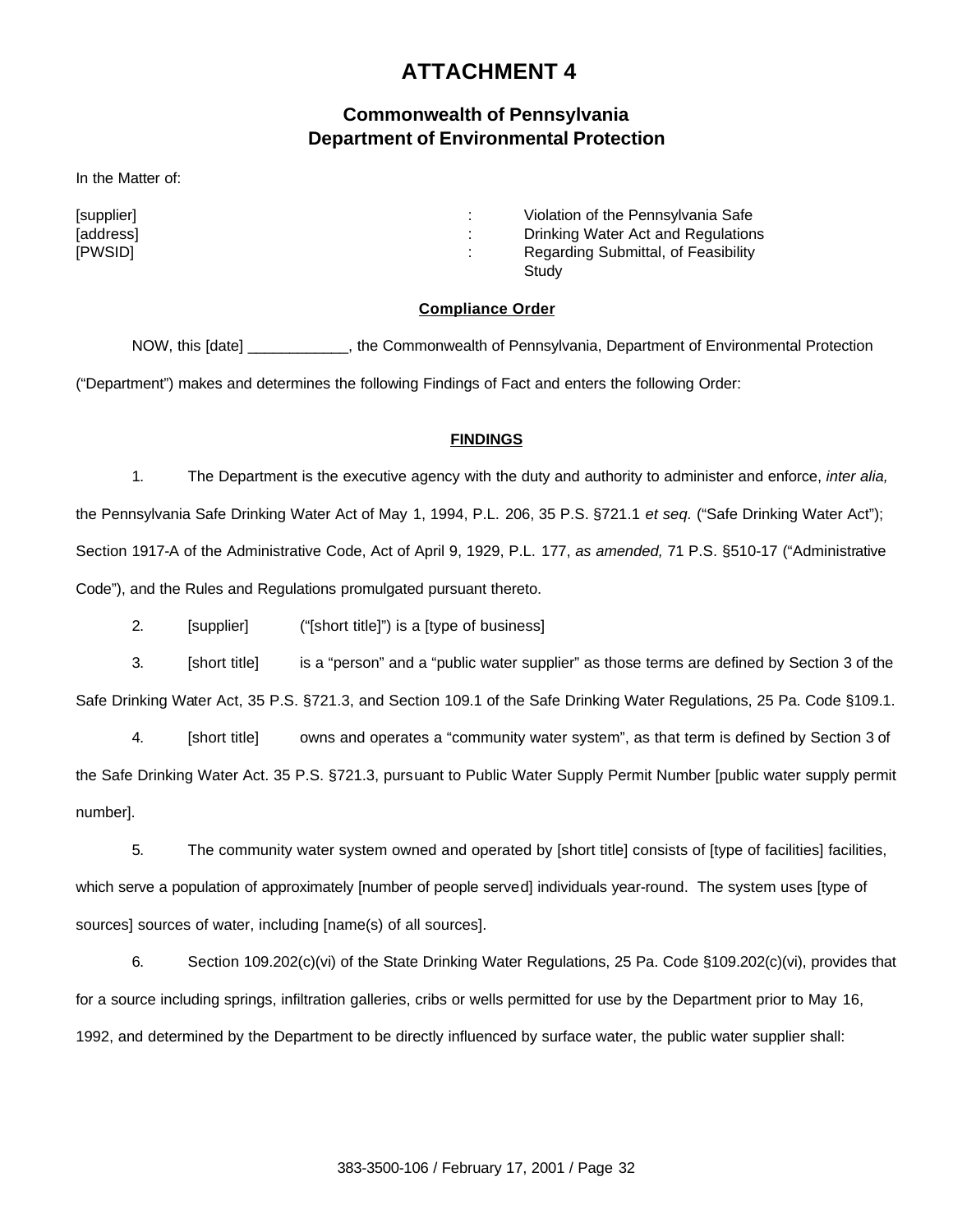a) Maintain a minimum residual disinfectant concentration in the water delivered to the distribution system prior to the first customer in accordance with Section 109.202(c)(1)(iii)(A) of the Safe Drinking Water Regulations, 25 Pa. Code §109.202(c)(1)(iii)(A).

b) Provide continuous filtration and disinfection in accordance with Section 109.202(c) of the Safe Drinking Water Regulations, 25 Pa. Code §109.202(c), within 48 months after the Department determines the source of supply is directly influenced by surface water.

c) Submit to the Department for approval a feasibility study within one year after the Department determines the source of supply is directly influenced by surface water.

7. On [date of surface-water influence notification], [short title] was notified by the Department that [source(s)] was determined to be under the direct influence of surface water.

[ ]. On [date notified to maintain residual], [short title], was notified by the Department to maintain a minimum residual concentration of 2.5 mg/L free chlorine (or its equivalent as approved by the Department) in the water delivered to the distribution system prior to the first customer.

[ ]. On [date notified to submit feasibility study], [short title] was notified to submit a feasibility study to the Department which specifies the means by which [short title] will comply with the requirement to provide continuous filtration and disinfection of [name of source(s)] by [date 48 months after surface water influence determination].

[ ]. As of the date of this Compliance Order, [short title] has failed and continues to fail to maintain a minimum residual concentration of 2.5 mg/L free chlorine (or its equivalent as approved by the Department) in the water delivered to the distribution system prior to the first customer.

[ ]. As of the date of this Compliance Order, [short title] has failed to submit a feasibility study which specifies the means by which [short title] will comply with the requirement to provide continuous filtration and disinfection of [name of source(s)] by [date 48 months after surface water influence determination].

#### **ORDER**

NOW, THEREFORE, pursuant to its authority under Sections 5 and 12 of the Safe Drinking Water Act, 35 P.S. §§721.5. 721.12, and Section 1917-A of the Administrative Code, 71 P.S. § 510-17 the Commonwealth of Pennsylvania Department of Environmental Protection hereby enters the following order: